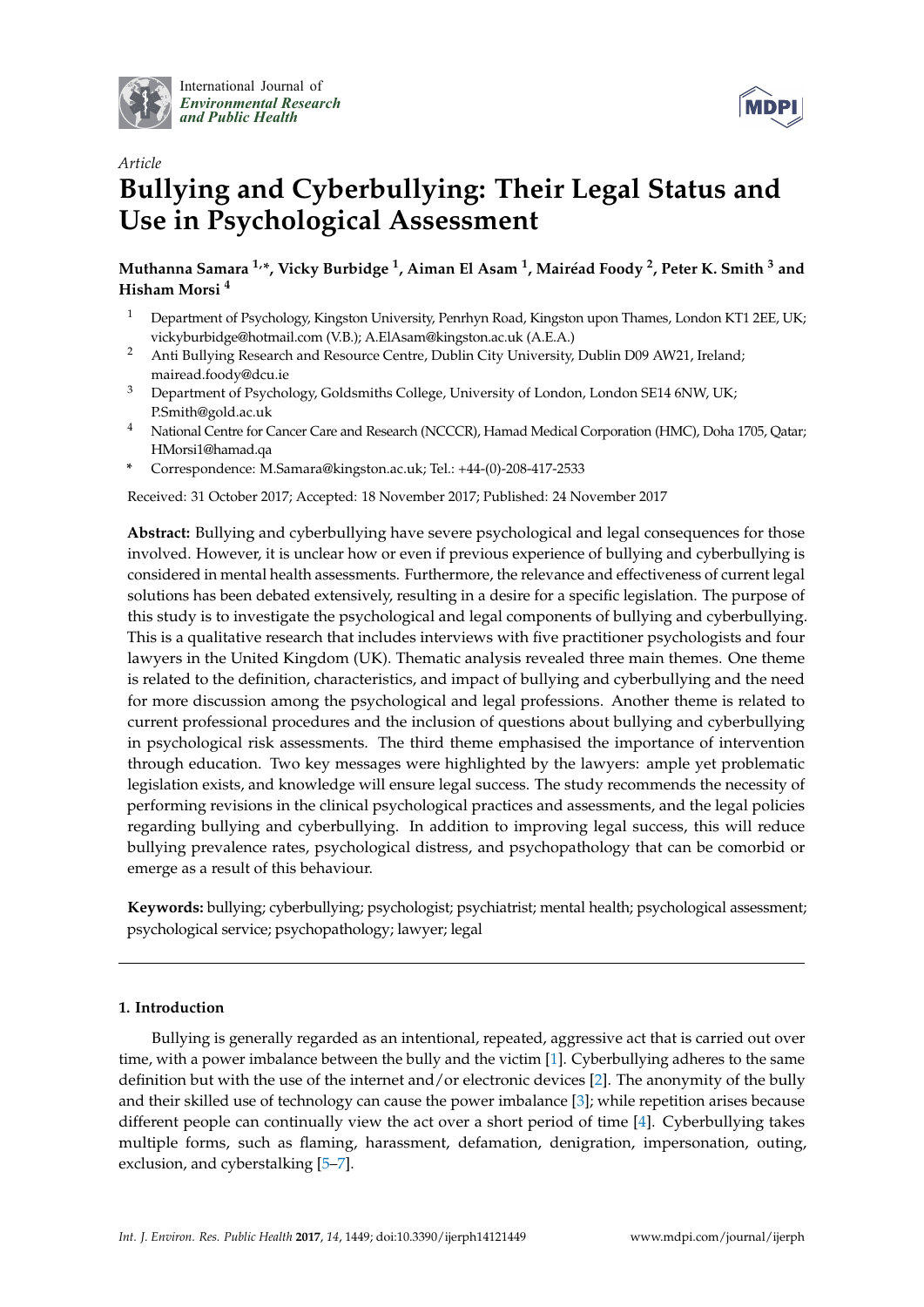Bullying (throughout the remainder of the paper, the term "bullying" will be used to cover both traditional and cyber forms unless it is explicitly stated otherwise), whether traditional or cyberbullying [\[8\]](#page-13-6), has psychological consequences for everyone involved, not just victims [\[9,](#page-13-7)[10\]](#page-13-8). Wellbeing is influenced by type, frequency, and duration of bullying [\[11\]](#page-13-9). Being a bully is a risk factor for depression, anxiety, eating disorders, and substance abuse [\[12,](#page-13-10)[13\]](#page-13-11), whilst victims report high rates of self-injury and suicidal ideation [\[8\]](#page-13-6). Victims can experience long term health risks, continuing into adulthood [\[14\]](#page-13-12), even forty years after the experience has passed [\[15\]](#page-13-13). Cyber victims have also been shown to have low self-esteem, high levels of depressive symptoms [\[16\]](#page-13-14), and emotional and peer problems [\[17\]](#page-13-15), whereas cyber bullies have demonstrated conduct problems, hyperactivity, and low pro-social behaviour [\[17\]](#page-13-15). Bully/victims are most vulnerable in terms of psychopathology, experiencing some of the associated risks and sharing the characteristics of both perpetrators and victims [\[13,](#page-13-11)[14](#page-13-12)[,17](#page-13-15)[,18\]](#page-13-16). The stronger influence of child inherent characteristics makes it likely that rather than being passive victims, they turn to become bullies as well. For example, a child who is bullied by someone stronger may react by bullying someone weaker to regain their status and/or self-esteem [\[19\]](#page-13-17). Involvement in traditional and cyber bullying has also been related to the increased use of alcohol and drugs [\[20–](#page-13-18)[27\]](#page-14-0), which is a relevant risk factor that is associated with suicidal attempts and behaviors [\[28\]](#page-14-1). There are thus serious psychological risks for all involved, and the physical health of victims may be compromised due to stress [\[29\]](#page-14-2).

Because of the above mentioned consequences, preventing bullying can reduce self-harming behaviours [\[30\]](#page-14-3). Idsoe et al. [\[31\]](#page-14-4) argue that if children report being bullied they should be assessed for trauma related symptoms. Interventions are crucial and "early detection is central to the prevention of [the] long-term effects" [\[32\]](#page-14-5) (p. 39). Because of the longevity of its impact, Sourander et al. [\[17\]](#page-13-15) argue that questions about previous bullying experiences should be included in consultations with mental health practitioners. However, it is not known how many people consult a practitioner, or, if they do, whether practitioners actively consider bullying in their consultations.

It is assumed that because of the strong psychological risks, those involved in bullying are more likely to seek psychological help [\[33\]](#page-14-6). In the United Kingdom (UK), General Practitioners (GPs), as a first point of contact, should be able to recognise verbal and non-verbal cues about bullying [\[29\]](#page-14-2). The literature (see [\[29,](#page-14-2)[34](#page-14-7)[–36\]](#page-14-8)) highlights ways in which GPs can do so, however guidelines about bullying for practitioner psychologists are limited. We would argue that all healthcare practitioners should have relevant guidelines to bullying, and the void recognised by Dale et al. [\[33\]](#page-14-6) between research and its application in healthcare systems must be rectified.

To diagnose mental health issues, and to provide a common language for communicating diagnoses, psychologists use diagnostic manuals, such as the Diagnostic and Statistical Manual and Mental Disorders (DSM) and the International Classification of Diseases (ICD). However, bullying is mentioned only once, as a criterion of conduct disorder, within DSM [\[37\]](#page-14-9), and only one broad classification exists in the ICD-10 [\[38\]](#page-14-10). It is referred to in five of the National Institute for Health and Care Excellence (NICE) guidelines (Social anxiety disorder (CG159), social and emotional wellbeing (LGB12), obesity in children and young people (PH47), bedwetting in adolescence (CG111), and depression in children and young people (CG28)), suggesting that bullying should be within the practitioner psychologist's assessment. The guidelines for depression in children and young people (CG28) refer extensively to bullying as a risk factor of depression, highlighting that the training of healthcare practitioners is imperative in recognising the symptoms of bullying. However, the overall reference to bullying in these guidelines, and in psychological practice, might be limited and we do not know to what extent, if at all, practitioner psychologists are screening for bullying.

The literature highlights the need for further research to explore how bullying is integrated into client consultations. One of the objectives of this research is thus to explore the level that bullying is considered in practitioners' practices and in the psychological manual diagnostic tools.

Legally, on the other hand, there is no specific law addressing cyberbullying in the UK, despite the pressure to do so. However, there are legislative provisions that are applicable to both forms of bullying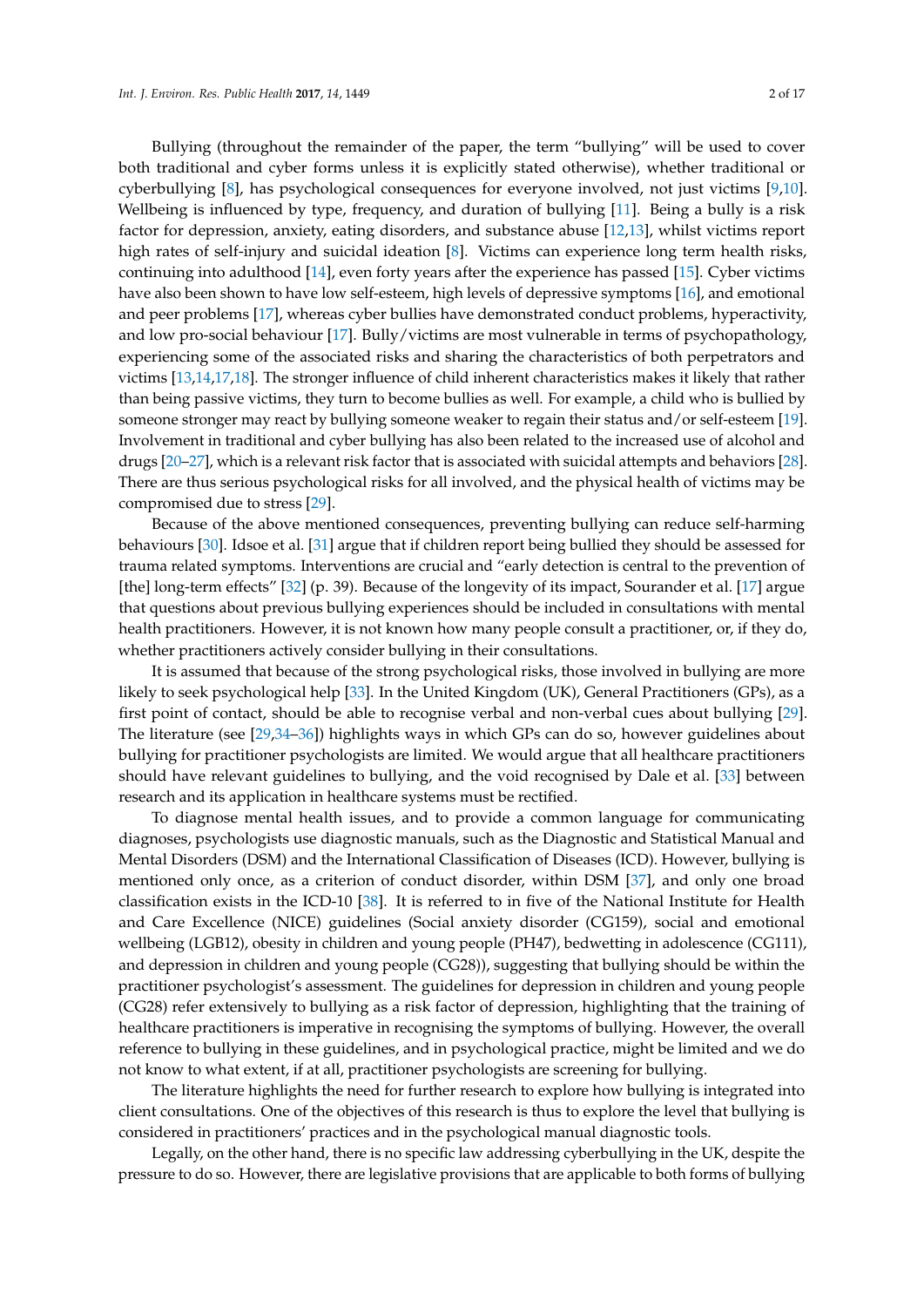(see review by [\[39\]](#page-14-11)). Section 49 of the Telecommunications Act 1984 is relevant when a message is "offensive . . . indecent, obscene or menacing" and intends to cause "annoyance, inconvenience or needless anxiety to another", whereas Section 5 of the Public Order Act 1986 focuses on behaviour which is "threatening, abusive or insulting". In 2001, the Malicious Communications Act 1988 was amended to include electronic forms of communication, and therefore captures cyberbullying. If on two or more occasions the conduct of the cyber bully amounts to the harassment of another, the Protection from Harassment Act 1997 may be applicable. If a public electronic communications network is used to send a message that is grossly offensive, indecent, obscene, or menacing an offence will be committed by virtue of Section 127 of the Communications Act 2006. Finally, the Defamation Act 2013 is relevant where a message has "caused or is likely to cause serious harm to reputation". If the bullying is racially or religiously motivated, prosecution can be brought under the Crime and Disorder Act 1998 and the Criminal Justice Act 2003 [\[40\]](#page-14-12). The responsibility of schools to prevent bullying is set out within the School Standards and Framework Act 1998 and the Education and Inspections Act 2006 [\[41\]](#page-14-13). Further research is needed to evaluate if legislation is effective in preventing bullying, and consideration ought to be given to whether specific bullying legislation is a realistic and beneficial measure.

In this study, a qualitative design was chosen to allow for an in-depth exploration of both traditional and cyber forms of bullying, with expert participants who may have to deal with the consequences in their daily work. We sought to examine: how do practitioner psychologists and legal professionals define bullying? How is it perceived in their unique practice? What impact do they think it has on children and adolescents? And finally, what solutions do they recommend?

## **2. Materials and Methods**

#### *2.1. Participants and Ethical Issues*

Purposive sampling and convenience sampling techniques were used in this study to select the participants. In purposive sampling the researcher selects a sample based on their knowledge about the study and population. Participants are selected according to the purposes and needs of the study. The participants were told that the study is expanding on the current literature on bullying by exploring whether it is included within mental health assessments and how the law can be used in instances of bullying/cyberbullying. Lawyers were told that their interviews will be based on bullying and the law, while practitioner psychologists were told that theirs will be based on bullying and mental health. The inclusion criteria were that the practitioner psychologists has dealt with children and/or adolescents as part of their work as psychologists or psychiatrists. Furthermore, participants should have knowledge about bullying, or have worked and dealt with cases who were affected by traditional and/or cyber bullying. These criteria were mentioned in the information sheet and the consent forms, and participants consented to participate in the study based on this.

A total of nine participants (lawyers and psychologists; six males and three females) agreed to take part and completed interviews with no withdrawals from the study (see Table [1\)](#page-3-0). The participants were recruited via internet searches from within or nearby London. In total, 70 lawyers and 94 practitioner psychologists were contacted via email or letter inviting them to participate in the study and explaining the inclusion criteria. Four lawyers (three males and one female) and five practitioner psychologists (three males and two females—three clinical psychologists, one clinical neuropsychologist, and one child and adolescent psychiatrist) met the inclusion criteria. The participants were experts in their field and accurately portray the opinions of others who may also work with people affected by bullying and cyberbullying. Participants volunteered to participate without any compensation. All of the participants were given a written consent form to read and sign prior to the interview, which also included consent to being tape-recorded. In addition, verbal consent was obtained from all of the participants before the interviews were conducted. There were no further ethical issues within the data collection process as participants were not selected based on gender, age, ethnicity, or personal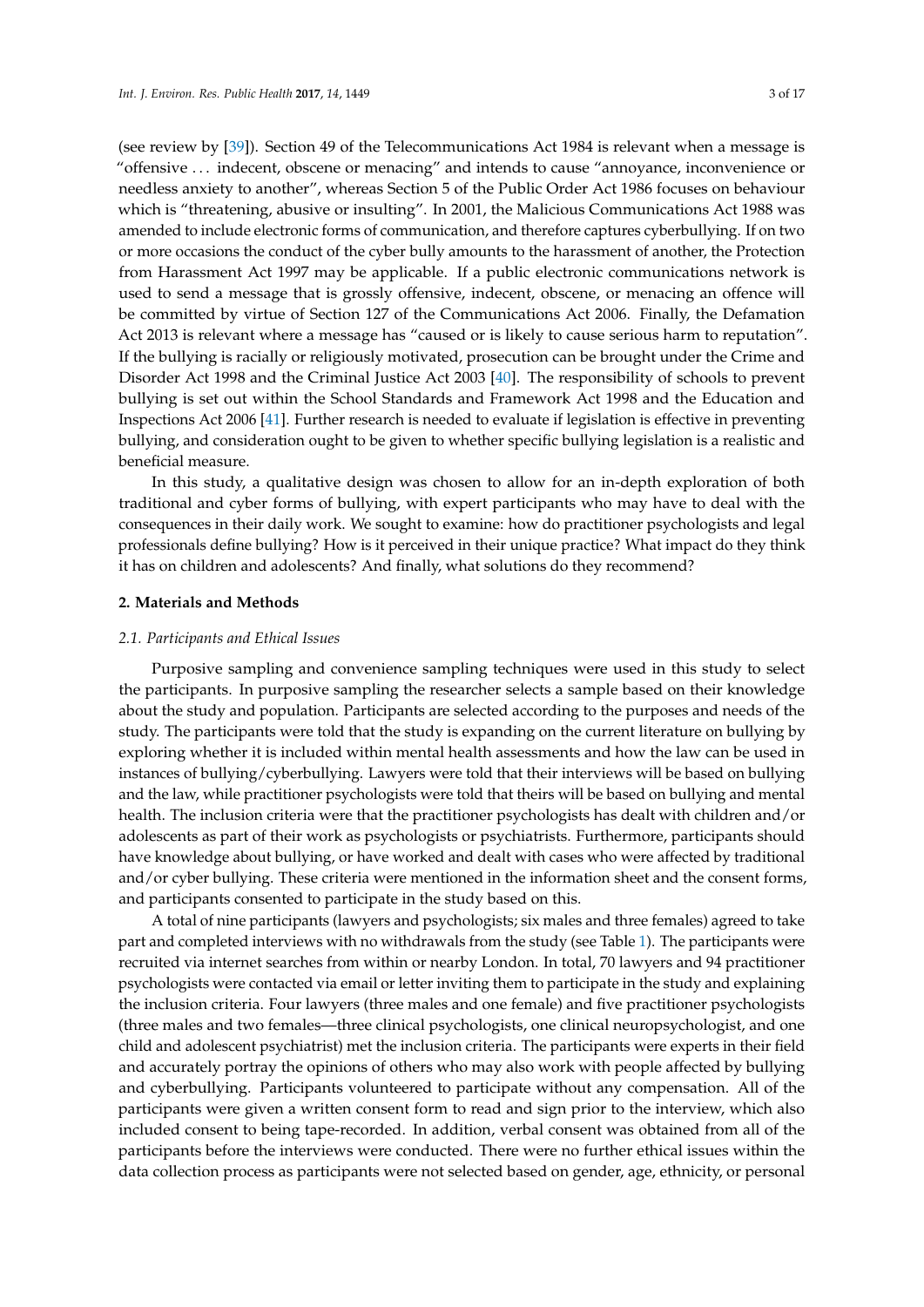experience of bullying. No questions regarding their personal experience of bullying were asked during the interview. At the transcription stage, some information was not included, such as any personal experiences that were disclosed, detailed information about clients that did not relate to the topic and any identifiable information about themselves or others. In addition, participants were given pseudonyms to ensure confidentiality and anonymity. All of the original tape recordings were destroyed on the completion of the entire study. Ethical approval was obtained from a University ethics committee in the UK prior to data collection.

<span id="page-3-0"></span>

| <b>Initials</b> | Profession                | <b>Profession Description</b>                     | Gender |
|-----------------|---------------------------|---------------------------------------------------|--------|
| T.F             | Practitioner Psychologist | Consultant clinical psychologist                  | Male   |
| R.O             | Practitioner Psychologist | Clinic director and clinical psychologist         | Female |
| S.H             | Practitioner Psychologist | Consultant clinical neuropsychologist             | Male   |
| A.S             | Practitioner Psychologist | Clinical psychologist                             | Female |
| LW              | Practitioner Psychiatrist | Child and adolescent psychiatrist                 | Male   |
| P.K             | Lawyer                    | Technology, communications and EU procurement law | Male   |
| LL.             | Lawyer                    | Principal lawyer, criminal defence                | Male   |
| C.H             | Lawyer                    | Cyber risk management, internet monitoring lawyer | Male   |
| L.G             | Lawyer                    | Social media and cyber crime                      | Female |

**Table 1.** Details of participants.

#### *2.2. Interviews and Data Collection*

Interviews were conducted at the participant's place of work or home at a time and date that was convenient for the participants. They lasted between 25 and 55 min. The interviews were recorded using an Olympus WS-812 digital voice recorder. An interview protocol was devised based on the existing literature and the help of experts in the fields of psychology and law (see Supplementary Table S1). The protocol was differentiated for lawyers and practitioner psychologists, although there was some overlap between the questions. Due to the semi-structured nature of the study, additional questions were asked of each participant based on their responses to previous questions. This structure allowed for a full exploration of what the topic meant to participants in terms of their professional expertise. The interview protocol was pilot tested on two people.

## *2.3. Data Analysis*

The transcription process was conducted following each interview and the recordings were transcribed verbatim by one of the researchers. Thematic analysis was used because it offers a flexible data analysis approach. The six phases of thematic analysis were implemented, as outlined by Braun and Clarke [\[42\]](#page-14-14), and were conducted separately for the lawyers and practitioner psychologists. The first three stages of analysis were conducted separately for each transcript to ensure that the maximum range of data was gathered. The first step was familiarisation with the data. Each verbatim transcription was read a minimum of two times and then preliminary notes were made on the second reading. The second stage of thematic analysis was initial coding, based on relevant data to the research and were recorded in the right hand column of each transcript. The third stage was searching for themes, identifying further codes and drawing together each transcript; repetitive codes were recorded on a mind map. An analysis of each of the codes was completed at this stage and how different codes worked together. For each potential theme all of the data extracts were collated together in a CodeBook. The fourth stage involved reviewing the themes, with re-reading of the transcripts; the main themes began to be identified and it was ensured each theme was holistic and independent from the others. The fifth stage involved defining and naming each theme and checking them against the research questions. The sixth stage was writing up the themes and selecting data extracts to represent the theme appropriately, again reviewing the transcripts and CodeBook. Two coders independently constructed the themes that were then jointly reviewed and decided with the help of a senior reviewer. Cohen's kappa was computed for the constructs and the results revealed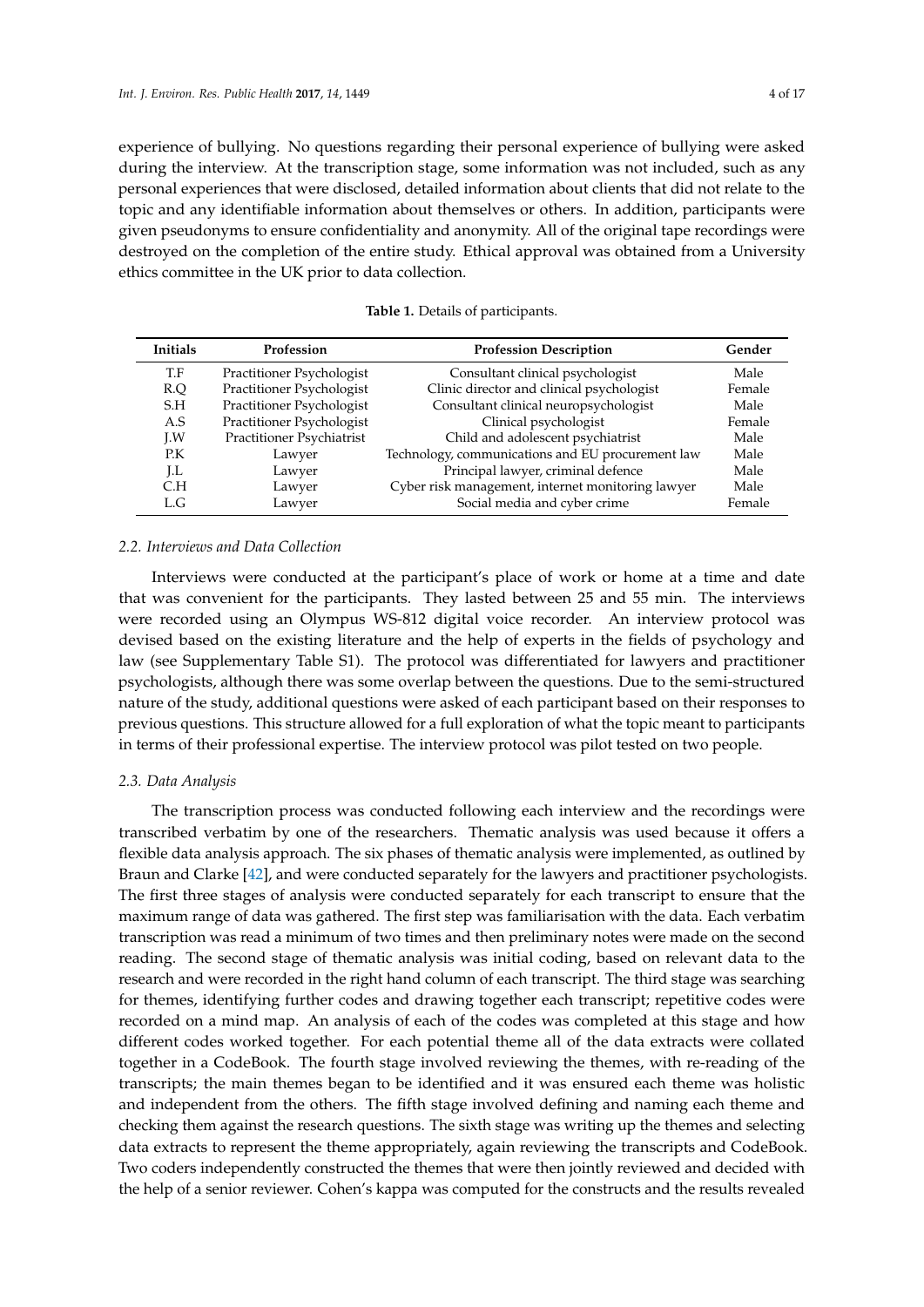very good inter-rater agreements; all kappa's exceeded 0.87. All of the discrepancies were discussed and resolved by the coders.

#### **3. Results**

The thematic analysis across both groups of participants revealed three main themes regarding both traditional and cyber bullying: (1) What does it entail? (2) Current professional procedures; and (3) Education is key.

## *3.1. Theme 1: What Is Bullying?*

Overall, the practitioners and lawyers were familiar with the concepts of traditional and cyberbullying, and had a range of professional experience of such incidents with young people and adults. As such, the first and shared theme for all of the participants provided a platform for them to discuss what they believed to be the main facets and implications of bullying when drawing from their own experiences.

## 3.1.1. Definition and Characteristics

Overall, all participants identified at least one of the key elements of the standard definition of bullying, including the unkind nature, the power imbalance, intentionality, and repetition. However, their unique definitions were not entirely holistic and in general their individual answers did not account for all of the facets of the bullying definition:

*"Telling the wider world something unpleasant about someone but there's also the frequency and intensity of the one to one interaction"* (T.F., Practitioner Psychologist (PP)).

Cyberbullying was believed to be similar to traditional bullying, but using different tools, such as the Internet and electronic devices, to target victims. However, the general speculation was that the characteristics of cyberbullying led to the consequences being more devastating than for traditional bullying. Various reasons were given for this belief, including the issue of anonymity and physical distance created by using the Internet to communicate:

*"* . . . *I think people can hide behind anonymity and that they are protected from disclosure of identity which isn't actually the case. I think that gives a false confidence but also I think it dulls the emotions of the attacker because when you are, you know, in the playground bullying for example, you are having to face your victim face to face so you actually see their reaction. Whereas if it is online or via a mobile you can't see their reaction so your senses are essentially dulled*." (L.G., Lawyer (L)).

## 3.1.2. Impact

The psychological impact bullying has on the victim's life was stressed throughout all of the interviews. In general, the practitioner psychologists felt that bullying significantly contributed towards psychopathology and directly influenced the psychological health of a victim. Despite the lack of professional experience in this area, the lawyers shared similar views and mentioned several negative consequences (e.g., suicide) of bullying. The range of psychological impacts that were mentioned were vast and accounted for less severe consequences, such as poorer school performance and lower self-esteem, to more severe clinical diagnoses, including depression, anxiety, post-traumatic stress disorder, and eating disorders:

*"Self-doubt, reduced self-esteem, depression and anxiety, lack of trust in the world. Probably is some reduction in self-efficacy, probably some sort of externalising* . . . *it can also lead to anger, aggression, in the right circumstances a paranoid ideation"* (S.H, PP).

There was a tendency for all of the participants to concentrate on the outcomes for the victims and it was only when prompted that they discussed the other groups, suggesting there is less knowledge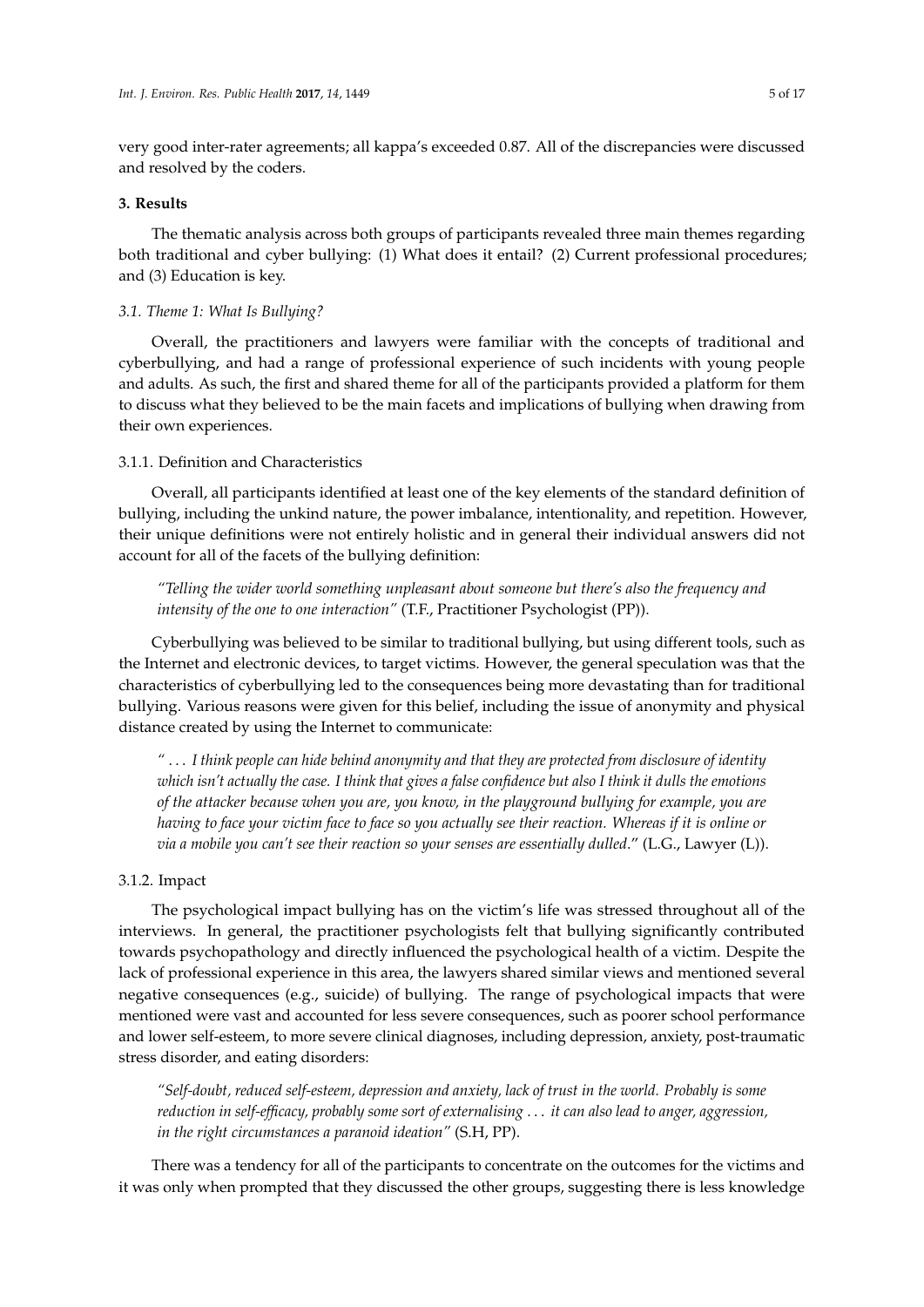or awareness about the impact on bullies, bystanders, and bully-victims. In general, it was felt that the psychological impact was less severe for the bully and that it was difficult to determine what outcome it might have on their mental health. Responses were mixed and less certain regarding the long-term or psychological effects (if any at all) for the bully. It was felt that this depends on the bullies themselves and their reasons for engaging in the behaviour. One suggestion was that bullying could be used as an avoidance strategy where they were getting a strong sense of control that brings some relief from their own pain. Guilt was one emotion that was speculated to be strong for bystanders, particularly in the future when they look back on the event and feel shame for not stopping it.

*"have some negative consequences for themselves in terms of I'm a coward, why didn't I do something"* (S.H., PP).

## *3.2. Theme 2: Current Professional Procedures*

For the practitioner psychologists, current procedures mainly referred to how bullying was considered in psychological assessments and interventions. In contrast, the lawyers focused on current laws and who was currently and legally responsible for preventing or intervening in such cases. These strands are outlined separately below.

## 3.2.1. Practitioners' Professional Procedures

The practitioners displayed a mixed usage of diagnostic manuals in their practice. Some argued that these manuals did not inform professionals outside of their own knowledge base. Instead, they used their own professional training and the latest research to guide their clinical work:

*"If I had some stats that said you know, which I'm sure there are for children, but you know X percentage of the general population suffers some form of bullying at a certain point that would give it more legitimacy"* (S.H., PP).

Indeed, some of the practitioner psychologists believed that including bullying within diagnostic manuals may be beneficial or something that they could consider during their own assessments. Although they believed this to be a worthwhile endeavour, they all admitted that they do not currently include such questions in their assessments. Instead, they wait for the client to raise this issue themselves. Only when the client indicates that they have been involved in a bullying event will they explore this issue further. In general, this was because the assessment period was believed to be too restricted to include extra assessments:

*"in assessment the difficulty is you've got about a million other things that also have to be assessed at the same time so a lot of it's informed by what the person is bringing to you"* (A.S., PP).

These practitioners believed that engaging the health services is essential in terms of intervention strategies for both bullies and victims. One practitioner noted that the individuals who have asked for help and had not received it are a particularly high-risk group. This issue of immediate intervention was raised frequently throughout the interviews as this can help prevent adult psychopathology:

*"If it was managed at the time then you don't have anything to manage later"* (A.S., PP).

It was suggested that more of an effort should be made to encourage and ensure an open dialogue about bullying in all schools and workplaces so that victims or bystanders do not feel shame when reporting it. Indeed, being able to openly discuss such an event at the time could allow for a faster healing process for the victim:

*"a huge thing that makes a difference from my clinical experience is having somebody around you that you could speak to at the time"* (A.S., PP).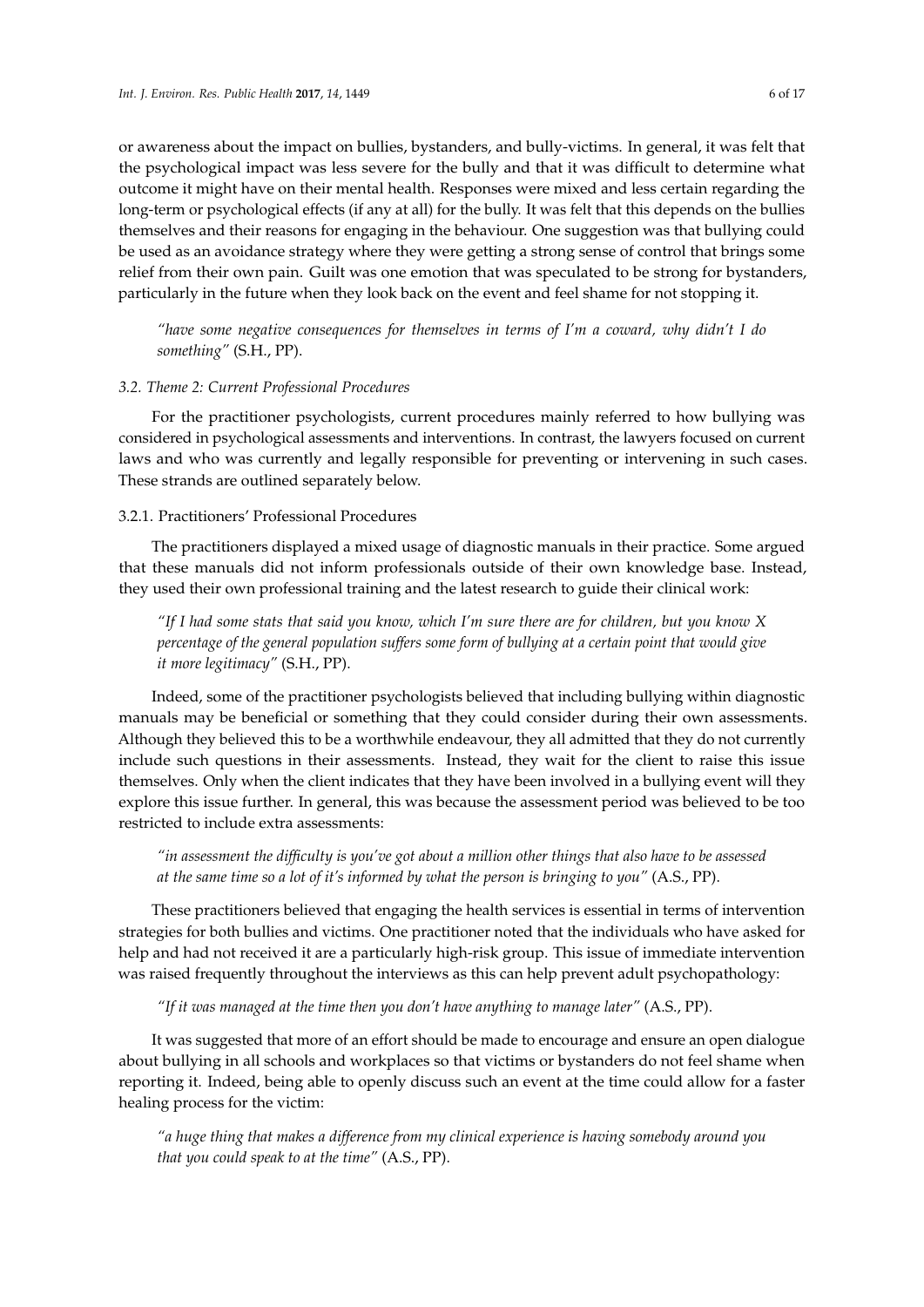Furthermore, the practitioner psychologists also identified that there is a need for a legal element to bullying and for standard consequences for those who engage in it. Mainly, they felt that the psychological impact can be so severe on the victims that legalisation is necessary. Indeed, they all agreed that they would take legal action if they were presented with a case where they felt it was warranted:

*"there will probably be a need for some kind of legal point for those who are the extreme offenders"* (T.F., PP).

## 3.2.2. Lawyers' Professional Procedures

Although there is no specific and unique law for bullying and cyberbullying, the lawyers mentioned several existing laws that can be utilised in such cases, including the Equality Act 2010, the Malicious Communications Act 1988, Protection from Harassment Act 1997, and the Public Order Act 1986. These statutes can be utilised in different ways depending on each case and each victim. However, their effectiveness for dealing with bullying cases is debatable and questions were raised as to whether they were actually implemented as much as they could be. This point was consistently raised in terms of cyberbullying and there was a consensus that these laws are limited in combating this type and relatively new form of behaviour-one that has emerged since these statutes were enacted:

*"with the scale of cyberbullying it's actually quite difficult to tackle"* (L.G., L).

In terms of moving this area forward, there were mixed views on whether a new and specific legislation could and should be created that would consider the unique legalities of bullying and cyberbullying. One lawyer felt that this was a necessary and worthwhile step, particularly for cyberbullying. However, the majority were more cautious and felt that there was still a lot of work to be done in the area of cyberbullying in particular, and that having one piece of legislation for these negative behaviours might be a little overly simplistic:

*"there is work to be done. Er but that doesn't mean to say you rush into something too quickly just because you know where you are at the moment isn't very good [* . . . *] if you rush into something which is equally a bit of a mess then that is not really an improvement either"* (C.H., L).

For the most part, it was believed that efforts should be focused on the implementation of the current legislative provisions, something that has not been done to date. Indeed, the perceived ineffectiveness of these laws might be as a result of them not being enforced sufficiently. The lawyers highlighted several other problems with using existing laws to deal with cyberbullying cases in particular. The most problematic was the lack of expertise within the police system and police resources. Police officers are not often experts in technology, and training in online monitoring might not be prominent in their professional history. As such, intervening in online events may not be as prevalent as in offline environments:

# *"the officers [* . . . *] they're not specialists in computers and patrolling online, that's not within their remit"* (P.K., L).

A second problem with existing legislation is the associated financial costs, which the lawyers believed prevents bullying cases reaching the courts. Indeed, there are costs that are associated with cyberbullying that might not be there for traditional, such as the process of identifying people who were initially anonymous. Overall, bringing a bully to court was stated to be a costly endeavour and one that is not affordable for all victims:

*"it's very disappointing for me as a lawyer when we have people ringing up all day saying I'm being cyberbullied and being stalked but they can't afford you know to write a letter to try and deal with it. Erm and I think the system lets victims down on that regard"* (P.K., L).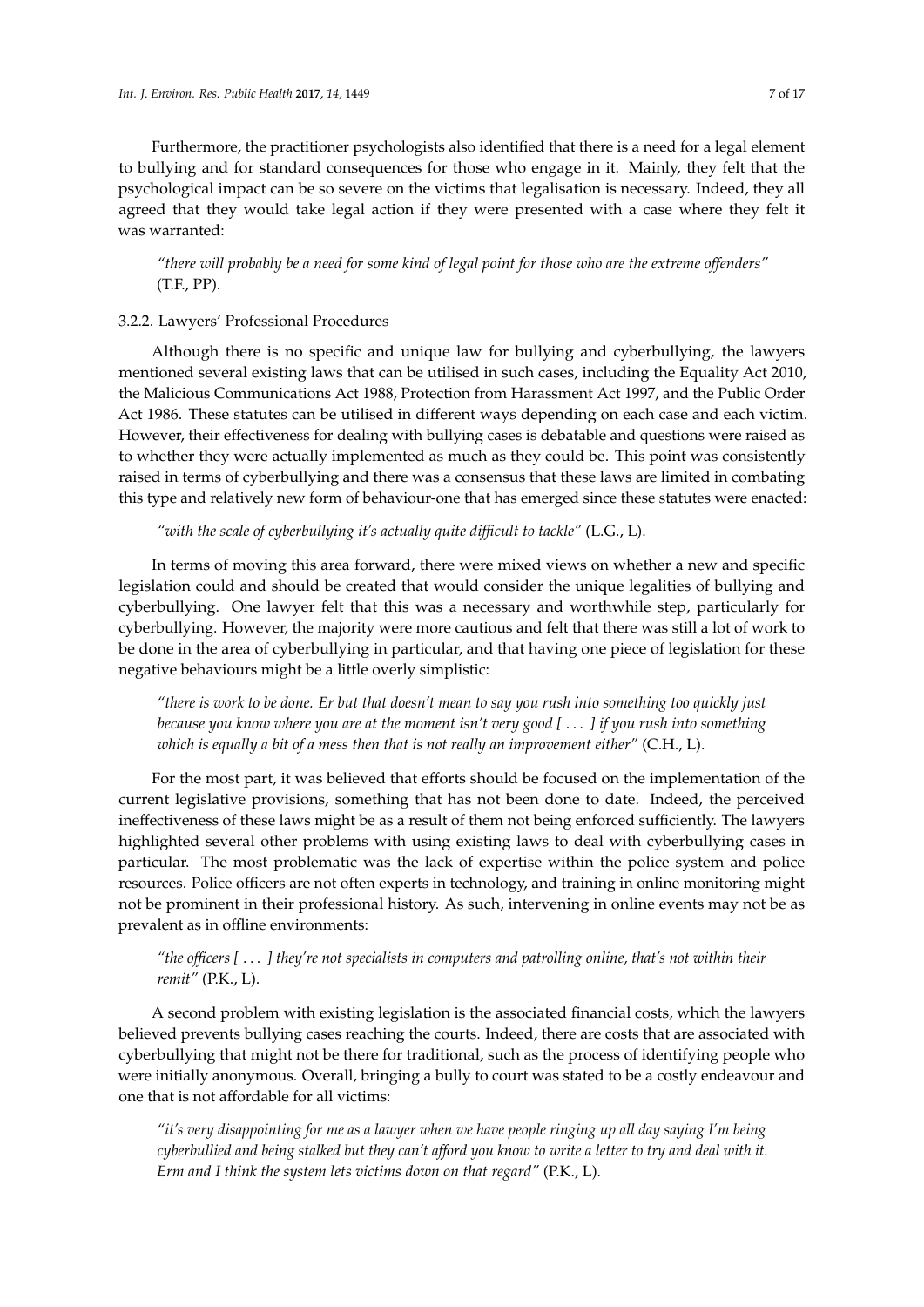The last problem focused on the jurisdictional issues that were noted as a potential to prevent the law being used effectively. It is very difficult to legally intervene with cyberbullying when the bullying is taking place in another country, which may have its own legislation for such events. As such, because of the geographical distance between the victim and perpetrator, the victims are only partly protected by the law:

*"if bullying is being done from abroad it would be very difficult to stop it from happening and to prosecute"* (J.L., L).

## *3.3. Theme 3: Education Is Key*

The most imperative prevention strategy for bullying identified by the practitioner psychologists and the lawyers alike was education. Education is considered as vital for bullies to take the perspective of their victims and to consider the consequences of their actions. In addition, victims would benefit from education in terms of their coping strategies so that they may increase their resilience to negative experiences.

It was consistently believed that increased education and awareness would reduce prevalence rates of bullying amongst all ages. In particular, it was argued that bullies or cyberbullies might not understand their behaviour because of a lack of awareness and education about what bullying entails, particularly when it comes to children and adolescents. As a consequence, they might not perceive themselves to be perpetrators, and as such, cannot be expected to understand the seriousness of their behaviours:

*"I see adults who were bullies and didn't realise they were bullies at the time and reflect later that they were actually bullies and they didn't understand that was what they were doing"* (A.S., PP).

Education needs to be directed towards the general population as a whole and not just young people or schools. This will ensure that everyone is knowledgeable about the definition of bullying and its consequences, who is responsible for combating it and what the best strategies for stopping it are. This education could be generated in a range of different ways, including skills training for the parents of victims and bullies; legal training for employers and schools; technology training for the police; and individual coping strategies for young people and adults who have direct experiences of bullying:

*"education for young people [should be] about safe internet use so they know how to recognise bullying if it happens for them and where they can go for help and the importance of speaking up and not trying to manage it on your own"* (R.Q., PP).

## **4. Discussion**

This study took bullying research a step forward by investigating debates in the current literature with professionals who know the implications of such experiences. The study is the first of its kind and can form the basis for future quantitative and qualitative studies with bigger and more comprehensive sample sizes. This is to verify the conclusions of this study about the necessity of performing revisions in the legal policies and clinical psychological practices regarding traditional and cyber bullying.

Bullying is a prominent societal phenomenon that the majority of people will experience at some point in their life, not just in childhood. As technology develops rapidly over short periods of time, younger generations will undoubtedly become more technologically advanced. The practitioner psychologists described this as a developmentally challenging time, supporting the idea that bullying can be traumatic [\[31\]](#page-14-4) and a serious health risk [\[43\]](#page-14-15). Both practitioner psychologists and lawyers (despite it not being the area of expertise for the latter) were aware of the mental health consequences that are associated with bullying. They also supported the recommendation that education and communication are the best interventions [\[44\]](#page-14-16), with legal interventions deemed necessary for the serious cases where an individual's mental health is in jeopardy [\[45,](#page-14-17)[46\]](#page-14-18). Of course,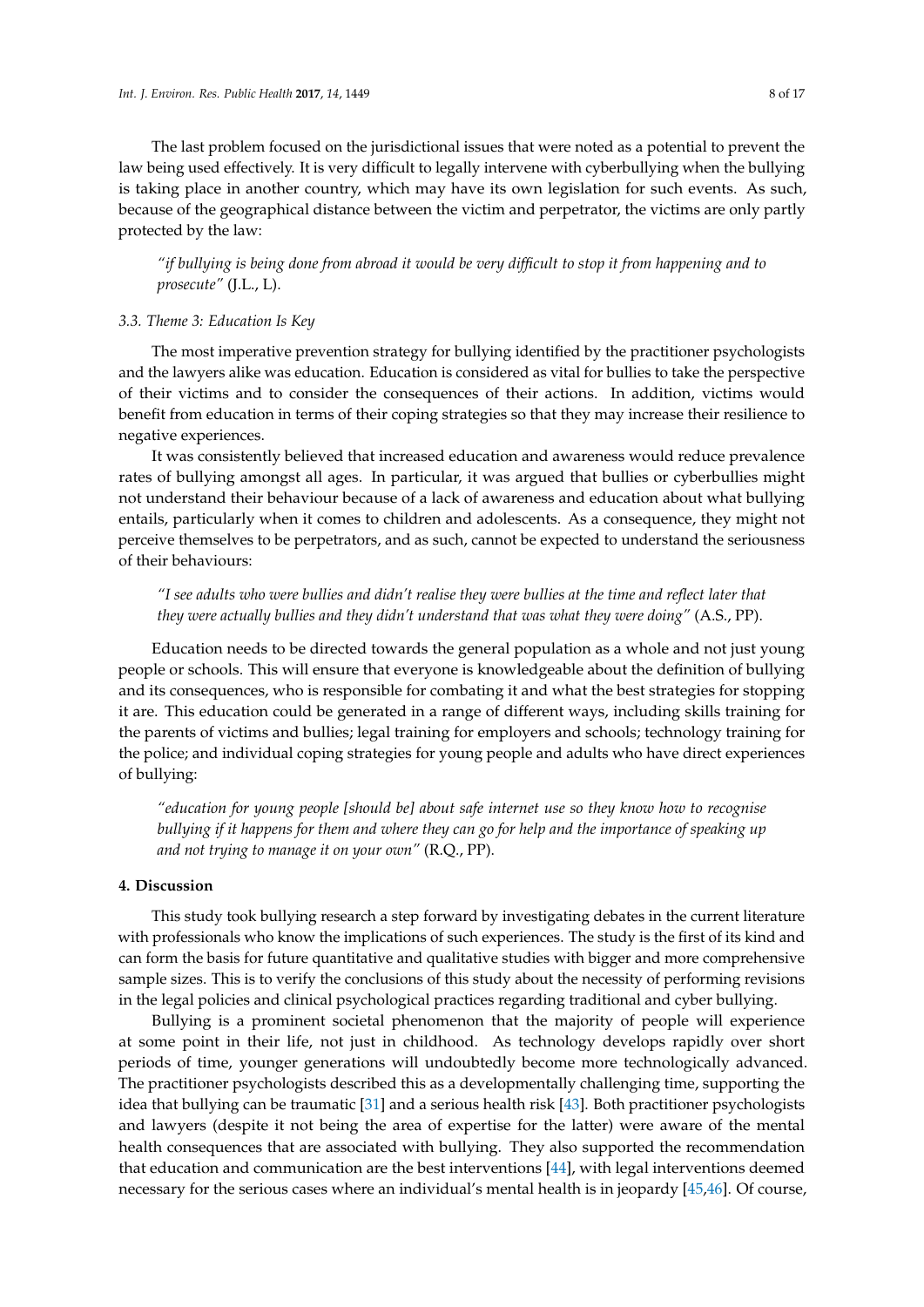individual differences need to be considered for legal cases and not everyone will develop a psychological disorder as a result of being involved in bullying and/or cyberbullying.

## *4.1. Definition and Interventions for Bullying and Cyberbullying*

Practitioner psychologists and lawyers felt that education and communication are vital intervention strategies and should not just be targeted towards children. The practitioner psychologists believed that education ought to include the definition and the consequences of bullying and cyberbullying and the subgroups involved (bullies, victims, bully-victims, and bystanders). Whilst the lawyers felt that education should consist of information about how identities of anonymous users can be disclosed [\[5](#page-13-4)[,47\]](#page-14-19), there is an element of permanency about the internet [\[45](#page-14-17)[,48\]](#page-14-20) and the benefits of technology [\[49\]](#page-15-0). Education is important to highlight, because bullies are not always entirely knowledgeable about the consequences of their actions [\[40\]](#page-14-12) and may not perceive themselves to be bullies. However, practitioner psychologists realistically understood that not everyone will be receptive to education, although they believed that the majority of people would be helped through greater awareness about bullying. In addition, raising awareness that bullying is a criminal offence may be a stronger deterrent than education alone [\[5](#page-13-4)[,45](#page-14-17)[,46,](#page-14-18)[50](#page-15-1)[–52\]](#page-15-2).

It is imperative that there is education about appropriate online behaviour because "effective law tends to reinforce, rather than in itself change, social attitudes" [\[53\]](#page-15-3). Thus, a good moral compass needs to be taught at a young age before children start to use any form of technology. Overall, everyone (from website creators, parents, schools, employers, community groups, police, practitioners, and children) should have a basic conceptualisation of what bullying is and the consequences it can have both legally and psychologically.

It is crucial that such education starts early and is brought in rapidly, reinforced by the lawyers' belief that there is no need to wait for the phenomena to get any worse than it currently is. It is also important that schools include cyberbullying within their anti-bullying policies, as this is often insufficiently covered [\[54\]](#page-15-4). It was implied by a practitioner psychologist that bullying and cyberbullying are not completely preventable, which may very well be the case; however, a lot can be done to prevent the majority of bullying happening. It may be that a minority of perpetrators will be recalcitrant to ordinary educational and policy work in schools [\[55\]](#page-15-5), however this is when the work of the law and psychology combined will be vital.

The practitioner psychologists believed in the importance of immediately applying interventions to prevent negative consequences in adulthood, which is in support of Williams and Godfrey [\[32\]](#page-14-5). Furthermore, lawyers clarified in terms of the law that if bullying is reported, liability arises for those who the incident is reported to. However, previous research suggests that victims of bullying are unlikely to discuss their experience [\[47](#page-14-19)[,50,](#page-15-1)[56](#page-15-6)[–59\]](#page-15-7), which can also jeopardise their mental health [\[60\]](#page-15-8). In addition, victims perceived adults to be technologically incompetent [\[2,](#page-13-1)[44\]](#page-14-16), thus being unable to offer help and support. This further supports the lawyers' belief that parents lack knowledge about online behaviour and lack control over their children's internet or technology use.

The internet has been described as lacking restrictions [\[50](#page-15-1)[,61\]](#page-15-9) along with a lack of parental supervision [\[62\]](#page-15-10). However, parental supervision is considered a vital component for bullying intervention [\[46,](#page-14-18)[56,](#page-15-6)[59,](#page-15-7)[63\]](#page-15-11), thus needs to be implemented. In addition, online supervision could potentially ensure internet or technology use is monitored without impinging on the rights of free speech and should ensure long-term positive effects as children grow up to use technology as adults. However, control and monitoring (e.g., investigating which websites has been visited) are not always effective in reducing cyber aggression (e.g., [\[64\]](#page-15-12)). Furthermore, there is a generation gap in terms of technological knowledge and skills between adolescents and parents on the one hand [\[65\]](#page-15-13), and adolescents and mental health practitioners on the other hand. In some instances, parents may not be fully aware about online risks and believe that their children are able to recognize them and thus they reduce the level of monitoring [\[66\]](#page-15-14).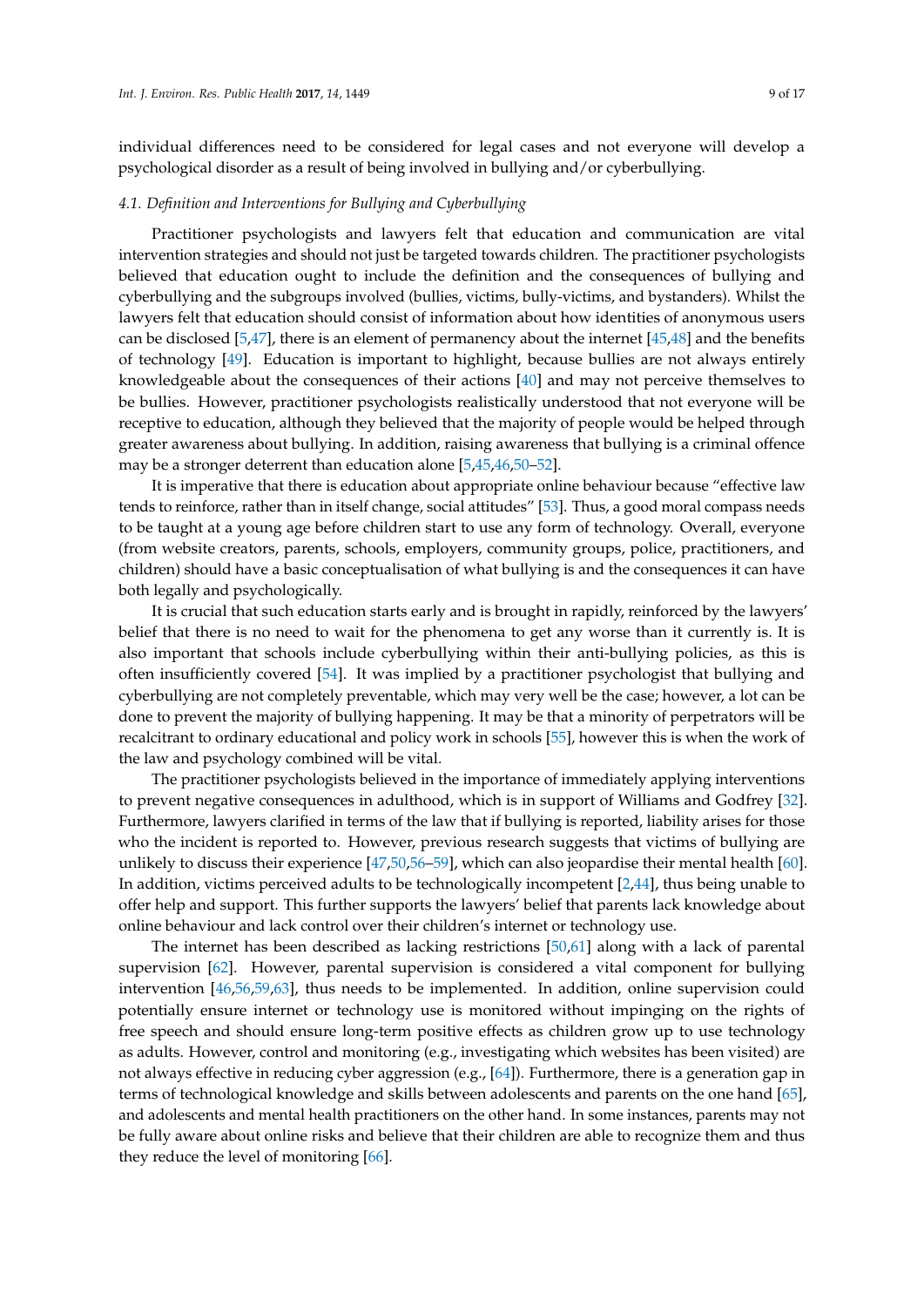Online and digital devices are particularly hard for parents to monitor for several reasons. They are technologically complex; market innovation requires parents to continuously adapt and update their habits, and at times parents might feel that they are outsmarted by their children who are often more skilled than them. Digital devices are increasingly more personalised and portable, and as a result, traditional methods of monitoring are becoming less effective [\[67,](#page-15-15)[68\]](#page-15-16). This could lead to increased online problems. Parents and mental health practitioners are, therefore, strongly encouraged to take active interest in adolescent ICT activities [\[66\]](#page-15-14) and invest in understanding the mechanisms and consequences of new technologies.

Consequently, a collective responsibility and proactive stance should be taken by a range of people; legal personnel, internet sites, parents, and practitioner psychologists, to help to prevent and protect those that are involved in bullying and/or cyberbullying. Education and communication could be the first steps in reducing the prevalence of these behaviours. These interventions help alleviate some of the psychological harm and ensure bullying is dealt with swiftly and effectively.

The lawyers felt that there is considerable behavioural change when using the Internet [\[69\]](#page-15-17) due to anonymity and physical distance [\[17,](#page-13-15)[70\]](#page-15-18), which has been found to result in an online disinhibition effect [\[71\]](#page-15-19). However, there was consensus that offline and online behaviour should be treated the same in terms of criminality and appropriateness, which also needs to be communicated to the wider public.

Collectively, the participants were able to cover all of the aspects of the bullying definition (repeated, intentional, and include power imbalance), although individually their definition lacked specifics. Of course, being asked to describe any commonly used word is difficult, however, it appeared it was more than just a lack of recalling an accurate definition. The practitioner psychologists identified that the definition of bullying and cyberbullying is down to individual perception. This creates problems for understanding and dealing with such incidents. For example, a victim needs to be confident that their experience is defined as bullying in order to disclose it to another person and go through court proceedings if necessary. In order to use the law to its full advantage, specific elements of a behaviour need to be present. To use the law, bullying is described as being grossly offensive, indecent, threatening, abusive, and insulting, which causes distress, anxiety, and annoyance to the recipient (victim). Yet, these words are not encompassed within the current definition of bullying and cyberbullying, thus raising the question of whether a more cohesive definition needs to be created. A more accurate, holistic, and commonly known definition, which includes these legal aspects, would provide simplicity and clarity. It will be of advantage particularly when assessing whether legal action is appropriate.

## *4.2. The Psychological Risks of Bullying and Cyberbullying*

In accordance with previous quantitative research [\[12,](#page-13-10)[13,](#page-13-11)[31\]](#page-14-4), the practitioner psychologists identified a broad range of disorders that are associated with being a victim, including post-traumatic stress disorder, depression, anxiety, eating disorders, and substance misuse. Furthermore, other psychological consequences were raised, beyond the findings of previous research, which includes obsessive-compulsive disorder, body dysmorphic disorder, and a negative view of the world. The practitioner psychologists believed a negative view of the world to be a detrimental and long-term consequence for victims because it can affect different areas of their lives, such as trust and confidence in relationships. Previous research found that victims can experience long term problems in relation to their health, finances, and socialisation [\[14,](#page-13-12)[15\]](#page-13-13). In addition, they felt that the shame that victims experience as a result of being bullied results in reduced disclosure and more internal struggling, which contributes to psychological distress. Each practitioner psychologist, based on their expertise, identified at least one psychological disorder and believed bullying to be prominent in the majority of their client's histories. This implies that their understanding about psychological disorders of bullying and/or cyberbullying is based purely on clinical work with clients. Furthermore, the practitioner psychologists believed that bystanders and perpetrators mainly experience guilt. There was also little recognition of the psychological consequences for bully-victims despite this group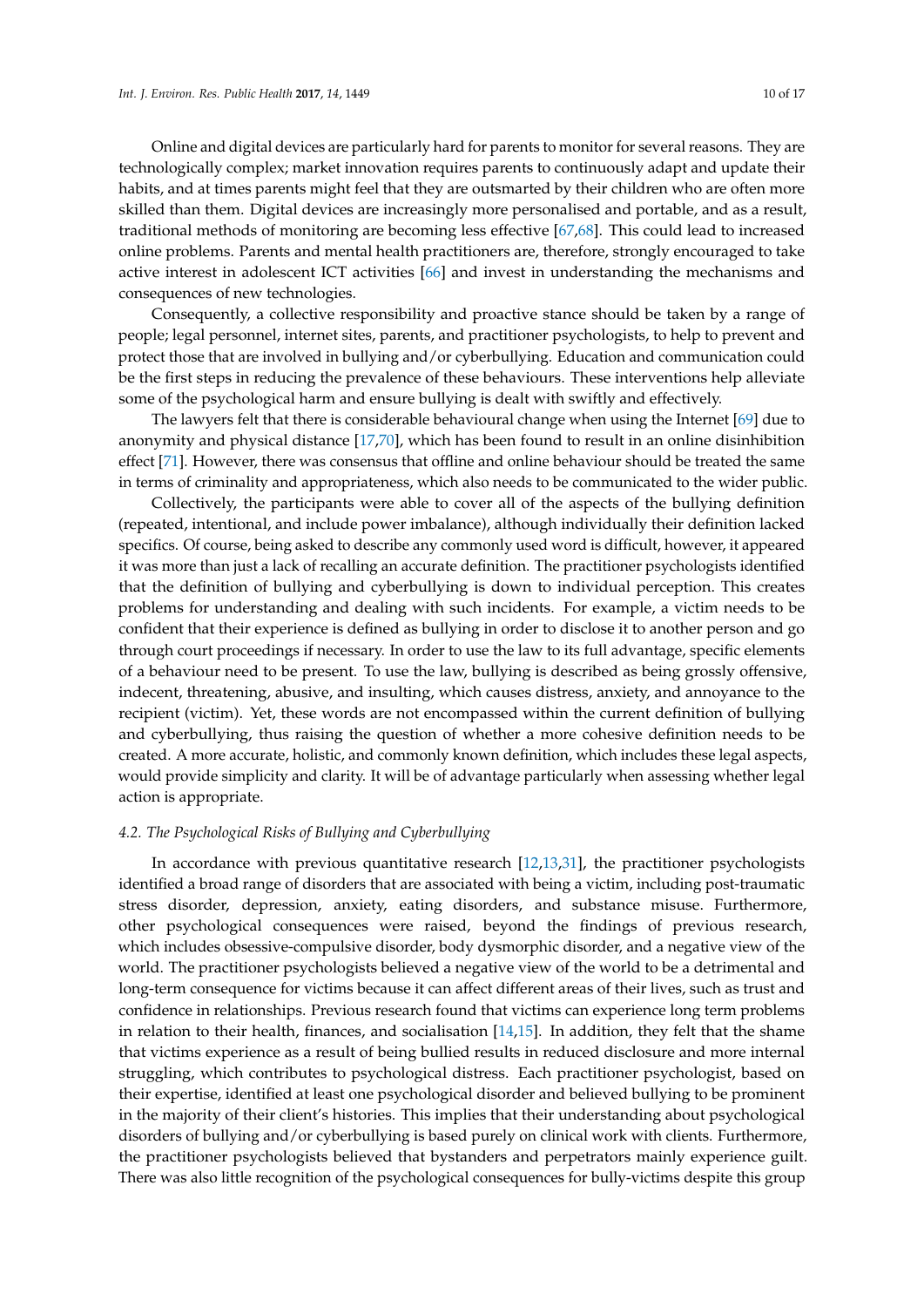being consistently identified as the most vulnerable to psychological distress [\[13,](#page-13-11)[17\]](#page-13-15). This confirms there is not enough awareness amongst practitioner psychologists regarding the psychological impact on others besides victims. This may also imply that there is not adequate support available for these high-risk individuals. It is important to stress that bullying and cyber bullying research is substantial, presenting wide spread knowledge to us all, but although there is consistency across studies and research, there are also discrepancies. Such discrepancies are often hard to moderate and assess presenting potentially conflicting and challenging content.

## *4.3. Bullying and Cyberbullying within Psychological Assessments*

Previous research has called for questions relating to bullying to be included within psychological assessments [\[17,](#page-13-15)[72\]](#page-15-20). Despite the practitioner psychologists believing in the importance of discussing bullying, they waited for the clients to raise and discuss such experiences. This reinforces the idea that there is still "a huge void between knowledge of the adverse consequences of bullying and awareness, enquiry and intervention by healthcare providers" [\[33\]](#page-14-6), and highlights the gap between research and practice. It is possible that people are more likely to discuss bullying experiences in a therapeutic setting. However, those who do not raise it may be struggling with the impact of the experience and consequently will not receive support from professionals. Preventative measures need to be in place to reduce the psychological impact earlier and interventions need to be implemented at the time that the bullying is being experienced.

The practitioner psychologists noted that they should be more proactively addressing cyberbullying within their client work. However, time was the main reason for not asking specifically about bullying or cyberbullying in assessments. Diagnostic manuals, such as the DSM-5 [\[37\]](#page-14-9) and ICD-10 [\[38\]](#page-14-10), were considered secondary to previous training and research in regards to how they approach their clinical work. Therefore, it can be argued that bullying needs to be incorporated into training programmes, which is also suggested within NICE guideline CG28. This will increase the awareness of bullying and encourage professionals to consider the latest research on bullying in their sessions with clients. Practitioner psychologists would also be invaluable when a victim is going through court proceedings as it could be a psychologically difficult time [\[73\]](#page-15-21).

#### *4.4. The Legalities of Bullying and Cyberbullying*

Both the practitioner psychologists and lawyers agreed that a legal intervention is vital for bullying because of the risks of negative outcomes (e.g., suicides). To understand the law that is applicable to bullying, it was suggested that speaking with "relevant . . . legal counsel" [\[48\]](#page-14-20) is a priority, which this study achieved.

Bullying can be considered illegal under a number of legislative provisions [\(Legislation.gov.uk\)](Legislation.gov.uk), namely; the Telecommunications Act 1984, Public Order Act 1986, Malicious Communications Act 1988, Protection from Harassment Act 1997, School Standards and Framework Act 1998, Communications Act 2006, Education and Inspections Act 2006, the Equality Act 2010, and the Defamation Act 2013. The lawyers believed the Equality Act 2010, Malicious Communications Act 1988, the Protection from Harassment Act 1997, and the Public Order Act 1986 were the main Acts that could be used to deal with bullying cases. Despite bullying being illegal, lawyers did not believe that there is sufficient awareness of this amongst the general public. Increased awareness could be achieved via specific legislation and education. However, the lawyers did suggest that there are sufficient existing provisions available, and thus did not feel that a specific Act would be appropriate at present.

During the completion of this study, the House of Lords created a Committee to review whether a specific Act was needed. It was decided the existing legislation is "generally appropriate for the prosecution of offences" [\[53\]](#page-15-3), which supports the view of the lawyers in this study. However, there is some speculation that the current legislation is not entirely effective [\[52\]](#page-15-2). The main reason for this is that the legislation was created when cyberbullying was not a societal problem and when technology was not an everyday necessity. However, the lawyers in our study felt that once the legislation is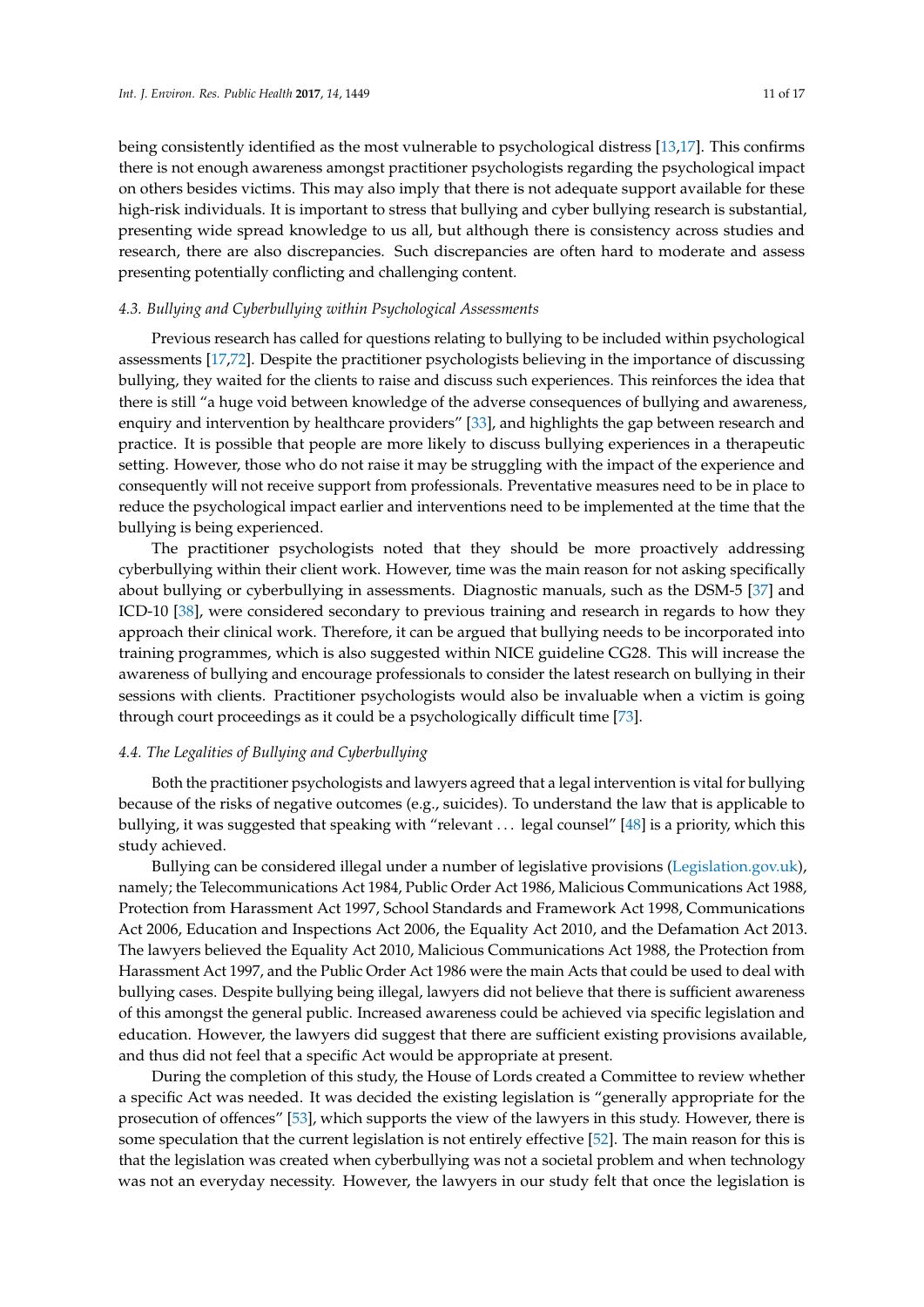reviewed and enforced there would be more successful prosecutions. Under UK legislation there is not a specific law that clearly makes cyberbullying illegal, although it can be considered a criminal offence under different legislation. For example, under the Protection from Harassment Act 1997, it is a criminal offence for a person to pursue a course of conduct that amounts to the harassment of another, which the perpetrator knows or ought to know amounts to harassment. This could include sending a person multiple abusive emails with the intention of causing alarm or distress. Section 1 of the Malicious Communications Act 1988 states that it is an offence for any person to send a communication that is "indecent or grossly offensive" for the purpose of causing "distress or anxiety to the recipient". The Act also extends to threats and information that is false and known or believed to be false by the sender of the communication. Section 127 of the Communications Act 2003 makes it a criminal offence to send via any electronic communication network a message or other matter that is deemed "grossly offences or of an indecent, obscene or menacing character". The Obscene Publications Act 1959 makes it an offence to publish an obscene article. An obscene article is classed as one whose effect is to deprave and corrupt persons likely to read, see, or hear the matter contained or embodied in the article. Publishing includes circulating, showing, playing, or projecting the article, or transmitting the data. Under Section 5 of the Public Order Act 1986, it is an offence to use threatening, abusive or insulting words, behaviour, writing, or any visual representations that is likely to cause harassment, alarm, or distress within the hearing or sight of a person. With regards to cyberbullying, this offence could apply where the camera or video functionality now found on the vast majority of mobile phones is used as a way of causing such harassment, alarm, or distress. If in the course of cyberbullying a person hacks into the victim's online accounts or personal computer, they may be committing an offence under the Computer Misuse 1990 (for more information see: [\[39\]](#page-14-11)). In the United States (US) on the other hand, as of December 2017, forty-nine states (all but Montana) have authorised bullying prevention laws (for a regularly updated list of state legislation see: [www.laws.cyberbullying.org\)](www.laws.cyberbullying.org). All of these require schools to have policies to deal with bullying, and almost all of them refer to criminal sanction for cyberbullying or electronic forms of harassment (44 states) or specific school sanction for cyberbullying (45 states), but there exists great variation across states regarding what exactly is mandated. In Qatar, recently, there have been some positive initiatives, such as a Cybercrime Prevention Law, the development of a National ICT Strategy, and a website detailing safe practice guidelines for Internet usage [\[74\]](#page-15-22).

Other problems besides legislation exist, such as police resources, financial costs, and jurisdiction problems. The lawyers felt that these problems needed to be tackled separately. This reinforced the idea that a specific Act would not be effective at this time because it would not overcome these problems. Two important changes that are currently being considered are using private prosecution to eradicate the financial costs and specialist police units to ensure that reports of bullying are investigated sufficiently. However, it is hard to overcome the jurisdictional problems, thus the law can only protect victims to a certain extent. On the whole, the suggestions from previous research that specific legislation is the main solution to the legal problems appears unrealistic. Instead, efforts should be focused on improving how incidents of cyberbullying are dealt with by the police and the prosecution process to ensure that a more efficient legal intervention is achieved.

Moreover, the Internet provides both opportunities and risks. According to UNICEF [\[75\]](#page-16-0), the Internet has positive impact on the lives of young people, allowing them to develop their digital capacities and increase their opportunities for learning. Despite the positive effects, internet and ICT, in general, pose challenges often translated in online safety. Cyberbullying should not be looked at in isolation from other online risks. Despite internet and digital devices offering young people opportunities, they also increase the likelihood of experiencing different forms of risks. Livingstone and Haddon [\[76\]](#page-16-1) reported various evolving online risks that translated into content, contact, and conduct. Content refers to young people receiving online harmful content (e.g., hateful, spams, pornographic), while contact refers to experiencing through the contact with others (e.g., being bullied, meeting strangers, online grooming). Conduct refers to perpetrating or conducting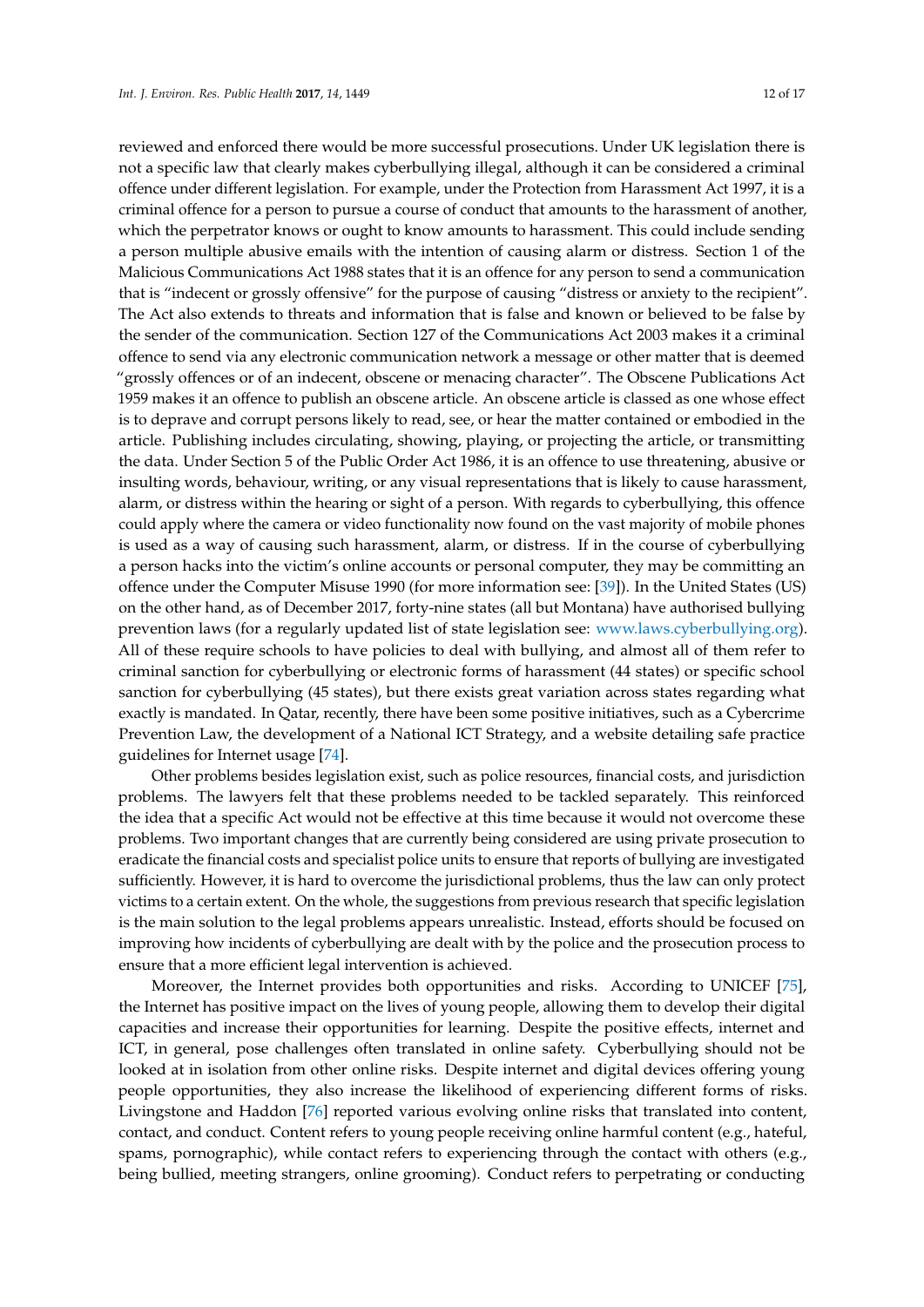behaviour that pose risks such as gambling, hacking, and bullying others. When combined with the evolution of online communication and the nature of messages (text, images, video and audio) such risks are extremely difficult to control. Online safety and digital literacy are crucial, cyber bullying could intersect with other online risks, and as a result, prevention methods, including potential laws, should be inclusive of all and continuously evolving meeting the digital divide between children, parents, educators and practitioners.

## **5. Conclusions**

Overall, this study indicated that interventions need to be adapted and implemented immediately to tackle bullying. This study investigated debates in the current literature about bullying with professionals who are experts on the implications of such experiences. The study can be the first step for a bigger study that can include more practitioners. It would have been also beneficial to interview members of the police force, school personnel, and parents about their current understanding of bullying regarding psychological issues and the law.

There are some limitations for the study. Firstly, the sample size of the study included nine participants. Any future study should include a bigger sample size using mixed method designs including quantitative and qualitative analysis to be able to generalise the findings to specific populations (lawyers and psychologists working with children and adolescents on cases related to bullying) and make stronger recommendations to inform policy change. Nevertheless, the nine participants within this study have explored the debates from previous research and how interventions can be applied in the real world, which is invaluable. Also, the study used a qualitative method to extract the results and opinions of the participants. Secondly, the study used purposive sampling for the inclusion of participants. It is true that there is no intended bias in purposive sampling, but due to a lack of random sampling, purposive sampling is sometimes open to selection bias and error. However, we made sure to eliminate selection bias by relying on the inclusion criteria.

This research extends the existing literature by indicating several areas of improvement and it will be essential for future research to investigate the impact that these changes will have on prevalence levels, associated psychopathology, and the effectiveness of legal interventions. The first area of change is governmental resources for police forces to guarantee they have the expertise and means to investigate bullying cases. The second area is to include a question about experience (past or current) of bullying and/or cyberbullying within psychological risk assessments. This will ensure that all clients are given the opportunity to discuss their experience and allow for further exploration of the experience if necessary. The third area is the need for an immediate increase in education and discussions of bullying, including a detailed definition. Whether this is at home or school it will ensure that appropriate action, psychological or legal, is taken as early as possible. The fourth area of change is an increase in liability for website operators to ensure that internet sites cannot be used anonymously. Thus, guaranteeing users to think more critically about their online behaviour.

**Supplementary Materials:** The following are available online at [www.mdpi.com/1660-4601/14/12/1449/s1,](www.mdpi.com/1660-4601/14/12/1449/s1) Table S1: Interview Protocol.

**Acknowledgments:** This work was supported by the Qatar National Research Fund (QNRF) a member of Qatar Foundation Doha, Qatar, National Priority Research Programs (NPRP) under Grant (NPRP 5-1134-3-240). The authors would like to thank QNRF for their support. We would like also to thank all the practitioner psychologists and the lawyers for their time and willingness to participate in this research study.

**Author Contributions:** Authors Muthanna Samara and Vicky Burbidge conceived and designed the study, wrote the protocol, provided summaries of previous research studies and conducted the statistical analysis. Author Vicky Burbidge conducted the interviews with the participants. Authors Muthanna Samara, Vicky Burbidge, Aiman El Asam, Mairéad Foody, Peter K. Smith and Hisham Morsi contributed to the design of the study and the interpretation of the results. Muthanna Samara and Vicky Burbidge wrote the first draft of the manuscript and all authors contributed to read and have approved the final manuscript.

**Conflicts of Interest:** The authors declare no conflict of interest.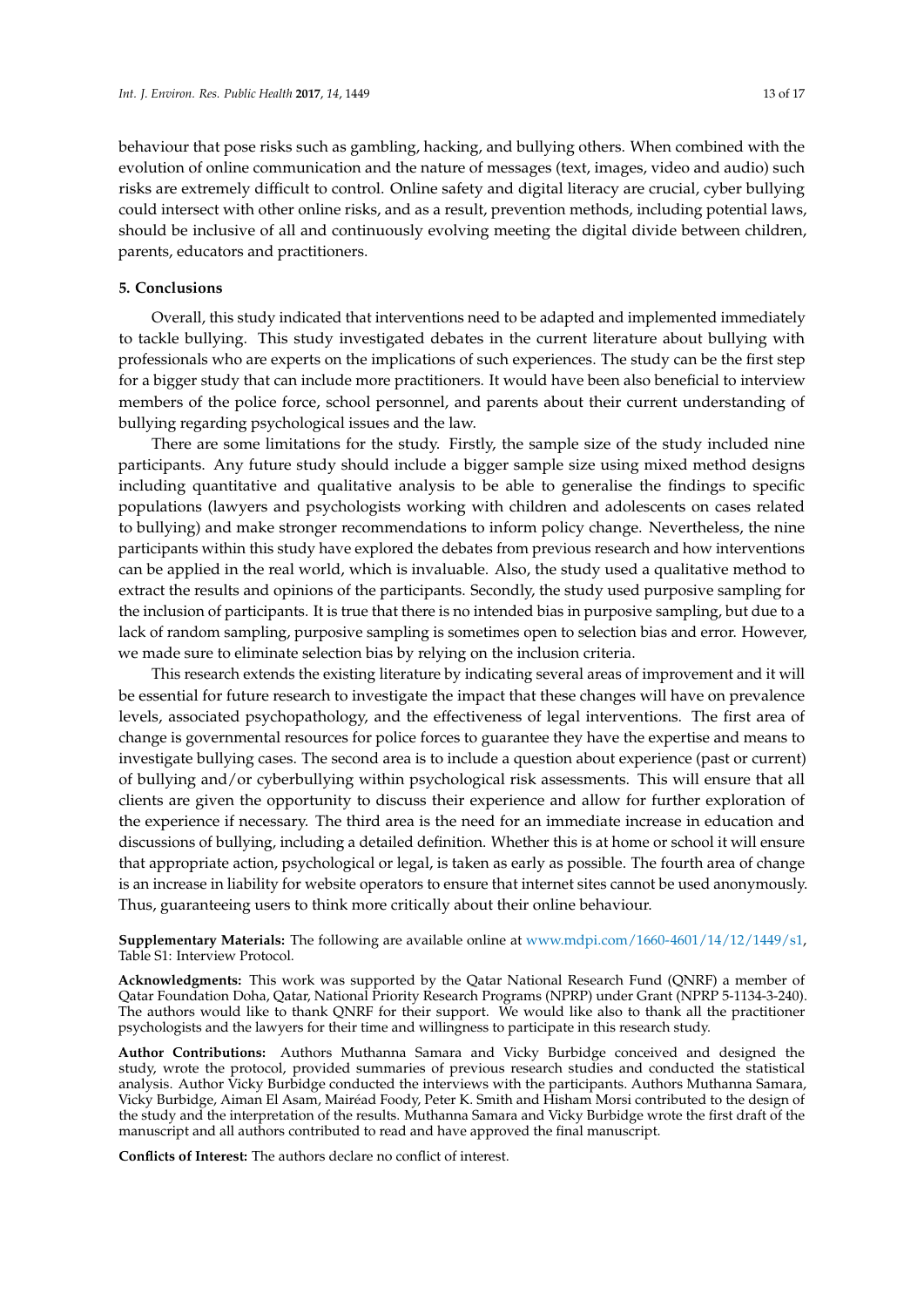# **References**

- <span id="page-13-0"></span>1. Olweus, D. Sweden. In *The Nature of School Bullying: A Cross-National Perspective*; Routledge: London, UK; New York, NY, USA, 1999; pp. 7–27.
- <span id="page-13-1"></span>2. Smith, P.K.; Mahdavi, J.; Carvalho, M.; Fisher, S.; Russell, S.; Tippett, N. Cyberbullying: Its nature and impact in secondary school pupils. *J. Child Psychol. Psychiatry* **2008**, *49*, 376–385. [\[CrossRef\]](http://dx.doi.org/10.1111/j.1469-7610.2007.01846.x) [\[PubMed\]](http://www.ncbi.nlm.nih.gov/pubmed/18363945)
- <span id="page-13-2"></span>3. Menesini, E.; Nocentini, A.; Palladino, B.E.; Frisén, A.; Berne, S.; Ortega Ruiz, R.; Calmaestra, J.; Scheithauer, H.; Schultze-Krumbholz, A.; Luik, P.; et al. Cyberbullying definition among adolescents: A comparison across six European countries. *Cyberpsychol. Behav. Soc. Netw.* **2012**, *15*, 455–463. [\[CrossRef\]](http://dx.doi.org/10.1089/cyber.2012.0040) [\[PubMed\]](http://www.ncbi.nlm.nih.gov/pubmed/22817693)
- <span id="page-13-3"></span>4. Slonje, R.; Smith, P.K.; Frisén, A. Processes of cyberbullying and feelings of remorse by bullies. *Eur. J. Dev. Psychol.* **2012**, *9*, 244–259. [\[CrossRef\]](http://dx.doi.org/10.1080/17405629.2011.643670)
- <span id="page-13-4"></span>5. Gillespie, A.A. Cyber-bullying and harassment of teenagers: The legal response. *J. Soc. Welf. Fam. Law* **2006**, *28*, 123–136. [\[CrossRef\]](http://dx.doi.org/10.1080/09649060600973772)
- 6. Pearce, N.; Cross, D.; Monks, H.; Waters, S.; Falconer, S. Current evidence of best practice in whole-school bullying intervention and its potential to inform cyberbullying interventions. *Aust. J. Guid. Couns.* **2011**, *21*, 1–21. [\[CrossRef\]](http://dx.doi.org/10.1375/ajgc.21.1.1)
- <span id="page-13-5"></span>7. Willard, N. *Educator's Guide to Cyberbullying and Cyberthreats*; Center for Safe and Responsible Use of the Internet: Eugene, OR, USA, 2007; pp. 1–16.
- <span id="page-13-6"></span>8. Schneider, S.K.; O'Donnell, L.; Stueve, A.; Coulter, R.W. Cyberbullying, school bullying, and psychological distress: A regional census of high school students. *J. Inf.* **2012**, *102*, 171–177. [\[CrossRef\]](http://dx.doi.org/10.2105/AJPH.2011.300308) [\[PubMed\]](http://www.ncbi.nlm.nih.gov/pubmed/22095343)
- <span id="page-13-7"></span>9. Smith, P.K. *Understanding School Bullying: Its Nature & Prevention Strategies*; Sage Publications: London, UK, 2014.
- <span id="page-13-8"></span>10. Sabella, R.A.; Patchin, J.W.; Hinduja, S. Cyberbullying myths and realities. *Comput. Hum. Behav.* **2013**, *29*, 2703–2711. [\[CrossRef\]](http://dx.doi.org/10.1016/j.chb.2013.06.040)
- <span id="page-13-9"></span>11. Ladd, B.K.; Ladd, G.W. Variations in peer victimization. In *Peer Harassment in School: The Plight of the Vulnerable and Victimized*; Guildford: New York, NY, USA, 2001; pp. 25–48.
- <span id="page-13-10"></span>12. Kaltiala-Heino, R.; Rimpelä, M.; Rantanen, P.; Rimpelä, A. Bullying at school—An indicator of adolescents at risk for mental disorders. *J. Adolesc.* **2000**, *23*, 661–674. [\[CrossRef\]](http://dx.doi.org/10.1006/jado.2000.0351) [\[PubMed\]](http://www.ncbi.nlm.nih.gov/pubmed/11161331)
- <span id="page-13-11"></span>13. Beckman, L.; Hagquist, C.; Hellström, L. Does the association with psychosomatic health problems differ between cyberbullying and traditional bullying? *Emot. Behav. Diffic.* **2012**, *17*, 421–434. [\[CrossRef\]](http://dx.doi.org/10.1080/13632752.2012.704228)
- <span id="page-13-12"></span>14. Wolke, D.; Copeland, W.E.; Angold, A.; Costello, E.J. Impact of bullying in childhood on adult health, wealth, crime and social outcomes. *Psychol. Sci.* **2013**, *24*, 1958–1970. [\[CrossRef\]](http://dx.doi.org/10.1177/0956797613481608) [\[PubMed\]](http://www.ncbi.nlm.nih.gov/pubmed/23959952)
- <span id="page-13-13"></span>15. Takizawa, R.; Maughan, B.; Arseneault, L. Adult health outcomes of childhood bullying victimization: Evidence from a five-decade longitudinal British birth cohort. *Am. J. Psychiatry* **2014**, *71*, 777–784. [\[CrossRef\]](http://dx.doi.org/10.1176/appi.ajp.2014.13101401) [\[PubMed\]](http://www.ncbi.nlm.nih.gov/pubmed/24743774)
- <span id="page-13-14"></span>16. Wang, J.; Nansel, T.R.; Iannotti, R.J. Cyber bullying and traditional bullying: Differential association with depression. *J. Adolesc. Health* **2011**, *48*, 415–417. [\[CrossRef\]](http://dx.doi.org/10.1016/j.jadohealth.2010.07.012) [\[PubMed\]](http://www.ncbi.nlm.nih.gov/pubmed/21402273)
- <span id="page-13-15"></span>17. Sourander, A.; Brunstein Klomek, A.; Ikonen, M.; Lindroos, J.; Luntamo, T.; Koskelainen, M.; Helenius, H. Psychosocial risk factors associated with cyberbullying among adolescents: A population-based study. *Arch. Gen. Psychiatry* **2010**, *67*, 720–728. [\[CrossRef\]](http://dx.doi.org/10.1001/archgenpsychiatry.2010.79) [\[PubMed\]](http://www.ncbi.nlm.nih.gov/pubmed/20603453)
- <span id="page-13-16"></span>18. Wolke, D.; Samara, M. Bullied by siblings: Association with peer victimisation and behaviour problems in Israeli lower secondary school children. *J. Child Psychol. Psychiatry* **2004**, *45*, 1015–1029. [\[CrossRef\]](http://dx.doi.org/10.1111/j.1469-7610.2004.t01-1-00293.x) [\[PubMed\]](http://www.ncbi.nlm.nih.gov/pubmed/15225343)
- <span id="page-13-17"></span>19. Ball, H.A.; Arseneault, L.; Taylor, A.; Maughan, B.; Caspi, A.; Moffitt, T.E. Genetic and environmental influences on victims, bullies and bully-victims in childhood. *J. Child Psychol. Psychiatry* **2008**, *49*, 104–112. [\[CrossRef\]](http://dx.doi.org/10.1111/j.1469-7610.2007.01821.x) [\[PubMed\]](http://www.ncbi.nlm.nih.gov/pubmed/18181884)
- <span id="page-13-18"></span>20. Goebert, D.; Else, I.; Matsu, C.; Chung-Do, J.; Chang, J. The impact of cyberbullying on substance use and mental health in a multiethnic sample. *Matern. Child Health J.* **2011**, *15*, 1282–1286. [\[CrossRef\]](http://dx.doi.org/10.1007/s10995-010-0672-x) [\[PubMed\]](http://www.ncbi.nlm.nih.gov/pubmed/20824318)
- 21. Gower, A.L.; Borowsky, I. Associations between frequency of bullying involvement and adjustment in adolescence. *Acad. Pediatr.* **2013**, *13*, 214–221. [\[CrossRef\]](http://dx.doi.org/10.1016/j.acap.2013.02.004) [\[PubMed\]](http://www.ncbi.nlm.nih.gov/pubmed/23680340)
- 22. Hemphill, S.A.; Kotevski, A.; Herrenkohl, T.; Bond, L.; Jung Kim, M.; Toumbourou, J. Longitudinal consequences of adolescent bullying perpetration and victimisation: A study of students in Victoria, Australia. *Crim. Behav. Ment. Health* **2011**, *21*, 107–116. [\[CrossRef\]](http://dx.doi.org/10.1002/cbm.802) [\[PubMed\]](http://www.ncbi.nlm.nih.gov/pubmed/21370296)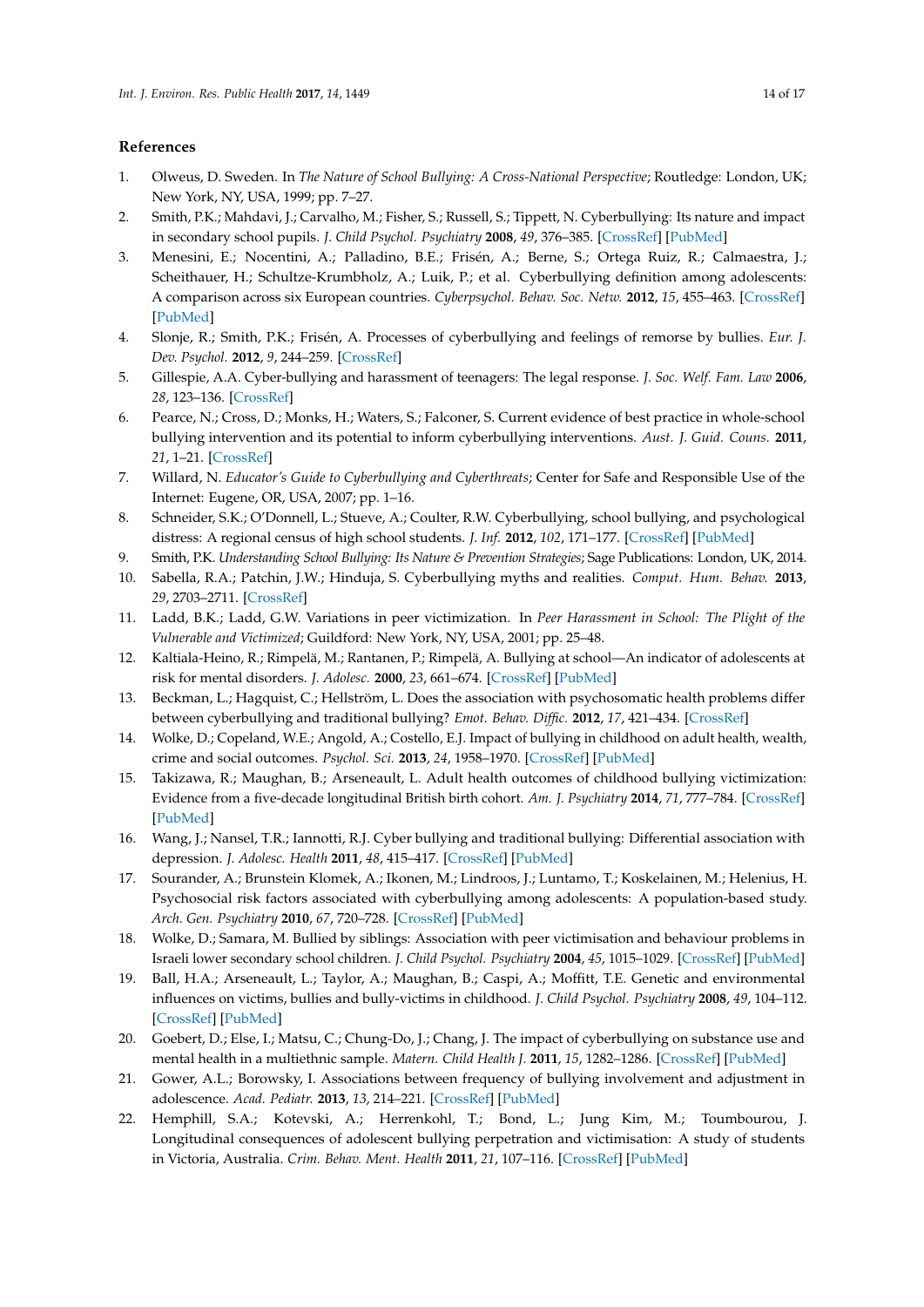- 23. Moore, S.E.; Norman, R.E.; Sly, P.D.; Whitehouse, A.J.O.; Zubrick, S.R.; Scott, J. Adolescent peer aggression and its association with mental health and substance use in an Australian cohort. *J. Adolesc.* **2014**, *37*, 11–21. [\[CrossRef\]](http://dx.doi.org/10.1016/j.adolescence.2013.10.006) [\[PubMed\]](http://www.ncbi.nlm.nih.gov/pubmed/24331300)
- 24. Peleg-Oren, N.; Cardenas, G.; Comerford, M.; Galea, S. An association between bullying behaviours and alcohol use among middle school students. *J. Early Adolesc.* **2012**, *32*, 761–775. [\[CrossRef\]](http://dx.doi.org/10.1177/0272431610387144)
- 25. Radliff, K.M.; Wheaton, J.; Robinson, K.; Morris, J. Illimunating the relationship between bullying and substance use among middle and high school youth. *Addict. Behav.* **2012**, *37*, 569–572. [\[CrossRef\]](http://dx.doi.org/10.1016/j.addbeh.2012.01.001) [\[PubMed\]](http://www.ncbi.nlm.nih.gov/pubmed/22277772)
- 26. Taylor, S.T.; Haviland, A.; D'amico, E. Victimization from mental and physical bullying and substance use in early adolescence. *Addict. Behav.* **2009**, *34*, 561–567. [\[CrossRef\]](http://dx.doi.org/10.1016/j.addbeh.2009.03.012) [\[PubMed\]](http://www.ncbi.nlm.nih.gov/pubmed/19398162)
- <span id="page-14-0"></span>27. Vieno, A.; Gini, G.; Santinello, M. Different forms of bullying and their association to smoking and drinking behaviour in Italian Adolescents. *J. School Health* **2011**, *81*, 393–399. [\[CrossRef\]](http://dx.doi.org/10.1111/j.1746-1561.2011.00607.x) [\[PubMed\]](http://www.ncbi.nlm.nih.gov/pubmed/21668879)
- <span id="page-14-1"></span>28. Serafini, G.; Pompili, M.; Innamorati, M.; Rihmer, Z.; Sher, L.; Girardi, P. Can cannabis increase the suicide risk in psychosis? A critical review. *Curr. Pharm. Des.* **2012**, *18*, 5165–5187. [\[CrossRef\]](http://dx.doi.org/10.2174/138161212802884663) [\[PubMed\]](http://www.ncbi.nlm.nih.gov/pubmed/22716157)
- <span id="page-14-2"></span>29. Caudle, J.N.; Runyon, M.K. Bullying among today's youth: The important role of the primary care physician. *Osteopath. Fam. Phys.* **2013**, *5*, 140–146. [\[CrossRef\]](http://dx.doi.org/10.1016/j.osfp.2013.01.008)
- <span id="page-14-3"></span>30. Lereya, S.T.; Winsper, C.; Heron, L.; Lewis, G.; Gunnel, D.; Fisher, H.L.; Wolke, D. Being bullied during childhood and the prospective pathways to self-harm in late adolescence. *J. Am. Acad. Child Adolesc. Psychiaty* **2013**, *52*, 608–618. [\[CrossRef\]](http://dx.doi.org/10.1016/j.jaac.2013.03.012) [\[PubMed\]](http://www.ncbi.nlm.nih.gov/pubmed/23702450)
- <span id="page-14-4"></span>31. Idsoe, T.; Dyregrov, A.; Idsoe, E.C. Bullying and PTSD symptoms. *J. Abnorm. Child Psychol.* **2012**, *40*, 901–911. [\[CrossRef\]](http://dx.doi.org/10.1007/s10802-012-9620-0) [\[PubMed\]](http://www.ncbi.nlm.nih.gov/pubmed/22391775)
- <span id="page-14-5"></span>32. Williams, S.G.; Godfrey, A.J. What is cyberbullying and how can psychiatric-mental health nurses recognize it? *J. Psychosoc. Nurs.* **2011**, *49*, 36–41. [\[CrossRef\]](http://dx.doi.org/10.3928/02793695-20110831-03) [\[PubMed\]](http://www.ncbi.nlm.nih.gov/pubmed/21919428)
- <span id="page-14-6"></span>33. Dale, J.; Russell, R.R.; Wolke, D. Intervening in primary care against childhood bullying: An increasingly pressing public health need. *J. R. Soc. Med.* **2014**, *107*, 219–223. [\[CrossRef\]](http://dx.doi.org/10.1177/0141076814525071) [\[PubMed\]](http://www.ncbi.nlm.nih.gov/pubmed/24643656)
- <span id="page-14-7"></span>34. Carr-Gregg, M.; Manocha, R. Bullying: Effects, prevalence and strategies for detection. *Aust. Fam. Physician* **2011**, *40*, 98–102. [\[PubMed\]](http://www.ncbi.nlm.nih.gov/pubmed/21597508)
- 35. Hensley, V. Childhood bullying: A review and implications for health care professionals. *Nurs. Clin. N. Am.* **2013**, *48*, 203–213. [\[CrossRef\]](http://dx.doi.org/10.1016/j.cnur.2013.01.014) [\[PubMed\]](http://www.ncbi.nlm.nih.gov/pubmed/23659808)
- <span id="page-14-8"></span>36. Lyznicki, J.M.; McCaffree, M.A.; Robinowitz, C.B. Childhood bullying: Implications for physicians. *Am. Fam. Physician* **2004**, *70*, 1723–1728. [\[PubMed\]](http://www.ncbi.nlm.nih.gov/pubmed/15554490)
- <span id="page-14-9"></span>37. American Psychiatric Association (APA). *Diagnostic and Statistical Manual of Mental Disorders*; American Psychiatric Publishing: Arlington, VA, USA, 2013.
- <span id="page-14-10"></span>38. World Health Organization (WHO). *The ICD-10 Classification of Mental and Behavioural Disorders: Clinical Descriptions and Diagnostic Guidelines*; World Health Organization: Geneva, Switzerland, 2010.
- <span id="page-14-11"></span>39. El Asam, A.; Samara, M. Cyberbullying and the law: A review of psychological and legal challenges. *Comput. Hum. Behav.* **2016**, *65*, 127–141. [\[CrossRef\]](http://dx.doi.org/10.1016/j.chb.2016.08.012)
- <span id="page-14-12"></span>40. Crown Prosecution Service. *Interim Guidelines on Prosecution Cases Involving Communications Sent via Social Media*; The Crown Prosecution Service: London, UK, 2012.
- <span id="page-14-13"></span>41. Department of Education and Employment. *Section 61(4) (B), School Standards and Framework Act 1998*; HMSO: London, UK, 1998.
- <span id="page-14-14"></span>42. Braun, V.; Clarke, V. Using thematic analysis in psychology. *Qual. Res. Psychol.* **2006**, *3*, 77–101. [\[CrossRef\]](http://dx.doi.org/10.1191/1478088706qp063oa)
- <span id="page-14-15"></span>43. Srabstein, J.C. Be aware of bullying: A critical public health responsibility. *Am. Med. Assoc. J. Ethics* **2009**, *11*, 173–177.
- <span id="page-14-16"></span>44. Diamanduros, T.; Downs, E.; Jenkins, S.J. The role of school psychologists in the assessment, prevention, and intervention of cyberbullying. *Psychol. Sch.* **2008**, *45*, 693–704. [\[CrossRef\]](http://dx.doi.org/10.1002/pits.20335)
- <span id="page-14-17"></span>45. Butler, D.; Kift, S.; Campbell, M. Cyber bullying in schools and the law: Is there an effective means of addressing the power imbalance. *eLaw J.* **2009**, *16*, 84–114.
- <span id="page-14-18"></span>46. Vandebosch, H.; Beirens, L.; D'Haese, W.; Wegge, D.; Pabian, S. Police actions with regard to cyberbullying: The Belgian case. *Psicothema* **2012**, *24*, 646–652. [\[PubMed\]](http://www.ncbi.nlm.nih.gov/pubmed/23079365)
- <span id="page-14-19"></span>47. Kift, S.; Campbell, M.; Butler, D. Cyberbullying in social networking sites and blogs: Legal issues for young people and schools. *J. Law Inf. Sci.* **2010**, *20*, 60–97.
- <span id="page-14-20"></span>48. Feinberg, T.; Robey, N. Cyberbullying. *Educ. Dig.* **2009**, *74*, 26–31.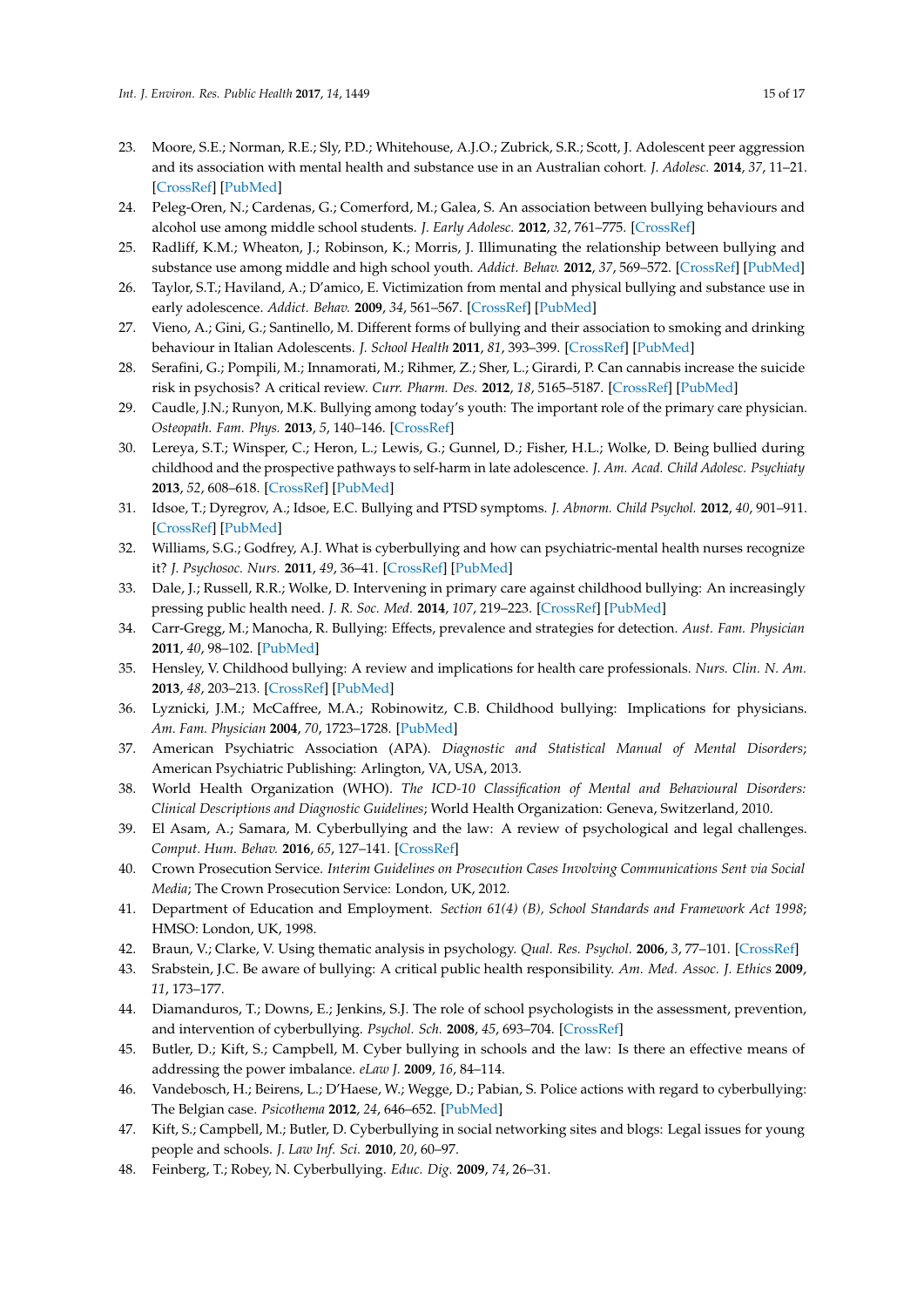- <span id="page-15-0"></span>49. Livingstone, S.; Haddon, L.; Görzig, A.; Ólafsson, K. *Risks and Safety on the Internet: The Perspective of European Children. Full Findings*; EU Kids Online; LSE: London, UK, 2011.
- <span id="page-15-1"></span>50. Campbell, M.A.; Cross, D.; Spears, B.; Slee, P. *Cyberbullying: Legal Implications for Schools*; The Centre for Strategic Education: East Melbourne, Australia, 2010; Volume 118.
- 51. Campbell, M.A.; Završnik, A. Should cyberbullying be criminalized? In *Cyberbullying through the New Media: Findings from an International Network*; Psychology Press: East Sussex, UK, 2013; pp. 65–82.
- <span id="page-15-2"></span>52. King, A.V. Constitutionality of cyberbullying laws: Keeping the online playground safe for both teens and free speech. *Vanderbilt Law Rev.* **2010**, *63*, 845–884.
- <span id="page-15-3"></span>53. Select Committee on Communications HoL. *Social Media and Criminal Offences*; HL 37, First Report of Session 2014–2015; TSO (The Stationery Office): London, UK, 2014.
- <span id="page-15-4"></span>54. Smith, P.K.; Kupferberg, A.; Mora-Merchan, J.A.; Samara, M.; Bosley, S.; Osborn, R. A content analysis of school anti-bullying policies: A follow-up after six years. *Educ. Psychol. Pract.* **2012**, *28*, 47–70. [\[CrossRef\]](http://dx.doi.org/10.1080/02667363.2011.639344)
- <span id="page-15-5"></span>55. Ellis, B.J.; Volk, A.A.; Gonzalez, J.-M.; Embry, D.D. The meaningful roles intervention: An evolutionary approach to reducing bullying and increasing prosocial behavior. *J. Res. Adolesc.* **2016**, *26*, 622–637. [\[CrossRef\]](http://dx.doi.org/10.1111/jora.12243) [\[PubMed\]](http://www.ncbi.nlm.nih.gov/pubmed/28453200)
- <span id="page-15-6"></span>56. Campbell, M.A. Cyber bullying: An old problem in a new guise? *Aust. J. Guid. Couns.* **2005**, *15*, 68–76. [\[CrossRef\]](http://dx.doi.org/10.1375/ajgc.15.1.68)
- 57. Juvonen, J.; Gross, E.F. Extending the school grounds? Bullying experiences in cyberspace. *J. School Health* **2008**, *78*, 496–505. [\[CrossRef\]](http://dx.doi.org/10.1111/j.1746-1561.2008.00335.x) [\[PubMed\]](http://www.ncbi.nlm.nih.gov/pubmed/18786042)
- 58. Paul, S.; Smith, P.K.; Blumberg, H.H. Investigating legal aspects of cyberbullying. *Psicothema* **2012**, *24*, 640–645. [\[PubMed\]](http://www.ncbi.nlm.nih.gov/pubmed/23079364)
- <span id="page-15-7"></span>59. Ybarra, M.L.; Mitchell, K.J. Online aggressor/targets, aggressors, and targets: A comparison of associated youth characteristics. *J. Child Psychol. Psychiatry* **2004**, *45*, 1308–1316. [\[CrossRef\]](http://dx.doi.org/10.1111/j.1469-7610.2004.00328.x) [\[PubMed\]](http://www.ncbi.nlm.nih.gov/pubmed/15335350)
- <span id="page-15-8"></span>60. Tarapdar, S.; Kellett, M. *Young People's Voices on Cyberbullying: What Can Age Comparisons Tell Us?* Diana Award: London, UK, 2011.
- <span id="page-15-9"></span>61. Marczak, M.; Coyne, I. Cyberbullying at school: Good practice and legal aspects in the United Kingdom. *Aust. J. Guid. Couns.* **2010**, *20*, 182–193. [\[CrossRef\]](http://dx.doi.org/10.1375/ajgc.20.2.182)
- <span id="page-15-10"></span>62. Benzmiller, H. The cyber-Samaritans: Exploring criminal liability for the "innocent" bystanders of cyberbullying. *Northwest. Univ. Law Rev.* **2013**, *107*, 927–962.
- <span id="page-15-11"></span>63. Sasson, H.; Mesch, G. Parental mediation, peer norms and risky online behavior. *Comput. Hum. Behav.* **2014**, *33*, 32–38. [\[CrossRef\]](http://dx.doi.org/10.1016/j.chb.2013.12.025)
- <span id="page-15-12"></span>64. Law, D.M.; Shapka, J.D.; Olson, B.F. To control or not to control? Parenting behaviours and adolescent online aggression. *Comput. Hum. Behav.* **2010**, *26*, 1651–1656. [\[CrossRef\]](http://dx.doi.org/10.1016/j.chb.2010.06.013)
- <span id="page-15-13"></span>65. Çankaya, S.; Odabasi, H.F. Parental controls on children's computer and Internet use. *Procedia Soc. Behav. Sci.* **2009**, *1*, 1105–1109. [\[CrossRef\]](http://dx.doi.org/10.1016/j.sbspro.2009.01.199)
- <span id="page-15-14"></span>66. Novo, F.; Pereira, F.; Matos, M. Cyber-aggression among Portuguese adolescents: A study on perpetration, victim offender overlap and parental supervision. *Int. J. Cyber Criminol.* **2014**, *8*, 94–110.
- <span id="page-15-15"></span>67. Haddon, L.; Vincent, J. *European Children and Their Carers' Understanding of Use, Risks and Safety Issues Relating to Convergent Mobile Media*; Report D41; Unicatt: Milano, Italy, 2014.
- <span id="page-15-16"></span>68. Mascheroni, G.; Ólafsson, K. *Net Children Go Mobile: Risks and Opportunities*, 2nd ed.; Educatt: Milano, Italy, 2014.
- <span id="page-15-17"></span>69. Wiederhold, B.K. Should adult sexting be considered for the DSM? *Cyberpsychol. Behav. Soc. Netw.* **2011**, *14*, 481. [\[CrossRef\]](http://dx.doi.org/10.1089/cyber.2011.1522) [\[PubMed\]](http://www.ncbi.nlm.nih.gov/pubmed/21916604)
- <span id="page-15-18"></span>70. Slonje, R.; Smith, P.K. Cyberbullying: Another main type of bullying? *Scand. J. Psychol.* **2008**, *49*, 147–154. [\[CrossRef\]](http://dx.doi.org/10.1111/j.1467-9450.2007.00611.x) [\[PubMed\]](http://www.ncbi.nlm.nih.gov/pubmed/18352984)
- <span id="page-15-19"></span>71. Suler, J. The online disinhibition effect. *Cyberpsychol. Behav.* **2004**, *7*, 321–326. [\[CrossRef\]](http://dx.doi.org/10.1089/1094931041291295) [\[PubMed\]](http://www.ncbi.nlm.nih.gov/pubmed/15257832)
- <span id="page-15-20"></span>72. Carlisle, N.; Rofes, E. School bullying: Do adult survivors perceive long-term effects? *Traumatology* **2007**, *13*, 16–26. [\[CrossRef\]](http://dx.doi.org/10.1177/1534765607299911)
- <span id="page-15-21"></span>73. Agate, J.; Ledward, J. Social media: How the net is closing in on cyber bullies. *Entertain. Law Rev.* **2013**, *24*, 263–268.
- <span id="page-15-22"></span>74. Foody, M.; Samara, M.; El Asam, A.; Morsi, H.; Khattab, A. A review of cyberbullying legislation in Qatar: Considerations for policy makers and educators. *Int. J. Law Psychiatry* **2017**, *50*, 45–51. [\[CrossRef\]](http://dx.doi.org/10.1016/j.ijlp.2016.10.013) [\[PubMed\]](http://www.ncbi.nlm.nih.gov/pubmed/27837914)